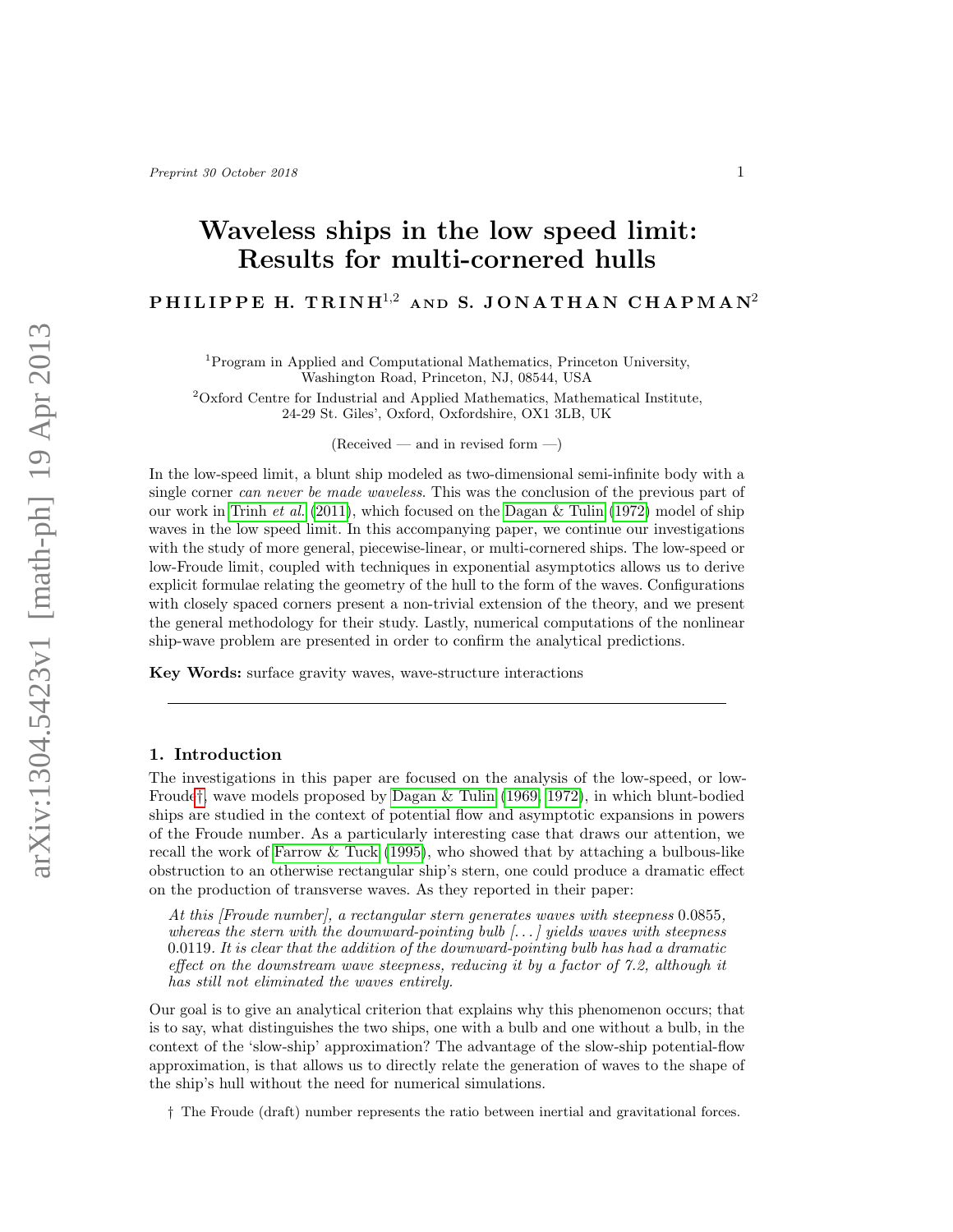

<span id="page-1-1"></span>Figure 1. Are any of these ships waveless? In all cases, the flow is from left to right and nodes indicate singularities in the analytic continuation.

In addition to addressing the [Farrow & Tuck \(1995\)](#page-16-2) issue, we are also interested in a more general question: in the low-speed limit, when a blunt ship is modeled as a two-dimensional semi-infinite body, can it ever be made waveless? These waveless or waveminimisation questions in the context of the Dagan  $\&$  Tulin (1972) approximation were studied by [Vanden-Broeck](#page-17-2)  $&$  Tuck (1977), Vanden-Broeck et al. [\(1978\)](#page-17-2), [Madurasinghe](#page-17-3) [& Tuck \(1986\)](#page-17-3), and [Tuck \(1991](#page-17-4) $a,b$  $a,b$ ) for ship hulls of varying geometries, and we are interested in continuing their line of inquiry.

In the previous part of our work [\(Trinh](#page-17-0)  $et \ al.$  [2011\)](#page-17-0), we demonstrated that piecewiselinear hulls with a single, submerged corner can never be made waveless[†](#page-1-0). For the case of piecewise-linear hulls with multiple corners, the answer to this question is not as clear. For example, are any of the eight hulls presented in Figure [1](#page-1-1) waveless? If not, then which ones produce the smallest waves? For the case of potential flow over a submerged obstruction, waveless configurations are certainly possible, as was demonstrated by [Lustri](#page-17-6) [et al.](#page-17-6)  $(2012)$  and [Hocking](#page-16-3) et al.  $(2012)$ , but the same question for surface-piercing ships of general form remains open. Certainly, there are notable difficulties in studying this problem. For example, waveless ships were proposed by [Tuck & Vanden-Broeck \(1984\)](#page-17-7) and [Madurasinghe & Tuck \(1986\)](#page-17-3), but these were later refuted in the more comprehensive numerical study by [Farrow & Tuck \(1995\)](#page-16-2), in which they showed that

The free surface would at first sight appear to be waveless, but on closer examination of the numerical data, there are very small waves present and they have a steepness *of*  $1.5 \times 10^{-3}$ 

in reference to the bulbous hull in [Tuck & Vanden-Broeck \(1984\)](#page-17-7). Our desire, then, is to study these issues in terms of the low-Froude asymptotic expansions.

<span id="page-1-0"></span>† Consequently, a free surface that attaches to a single-cornered bow at a stagnation point is not possible within the [Dagan & Tulin](#page-16-0) [\(1972\)](#page-16-0) model.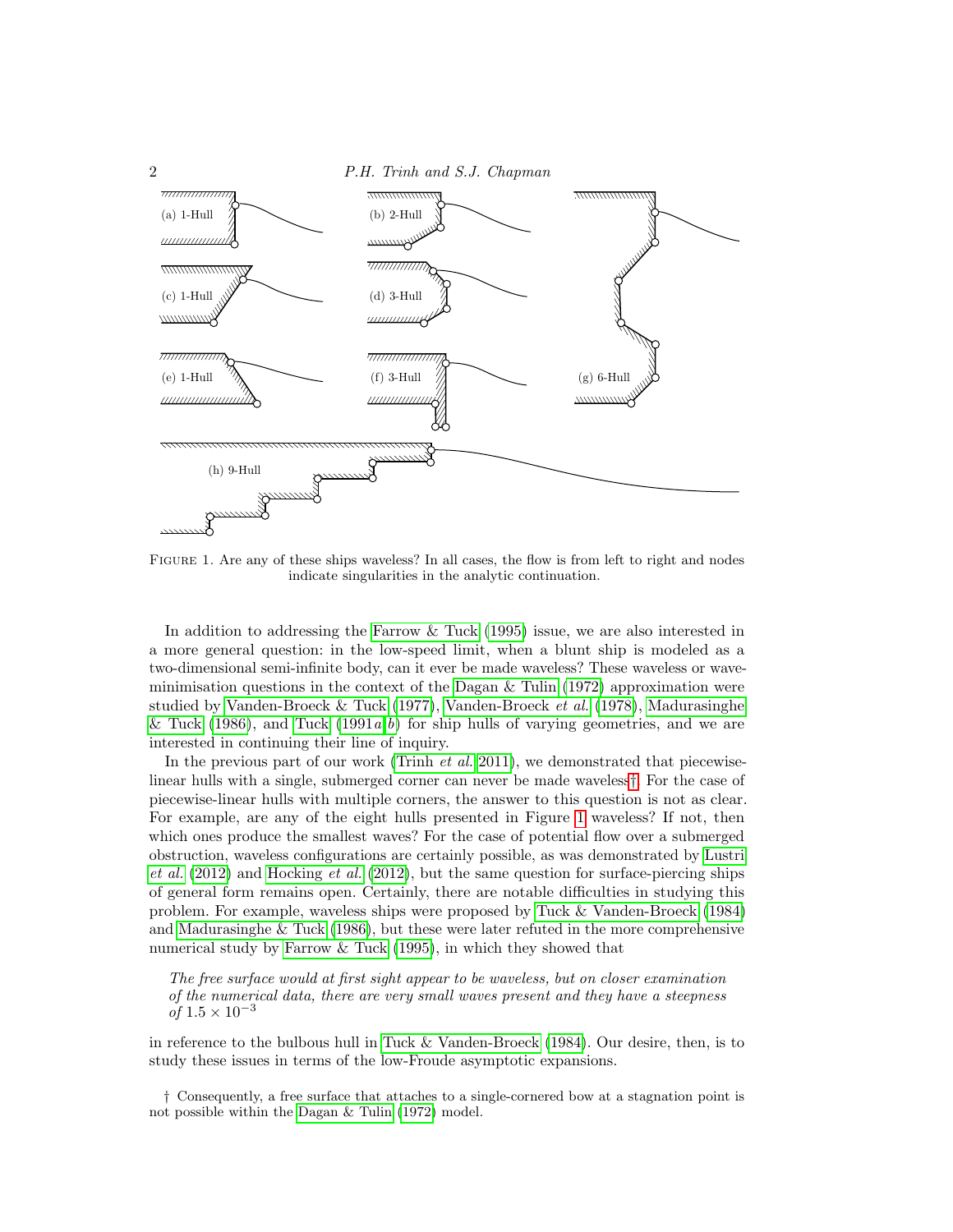Having progressed through the theory of [Trinh](#page-17-0) et al. [\(2011\)](#page-17-0), we know that at low Froude numbers, the waves generated by a ship become exponentially small and are thus invisible to a regular asymptotic expansion. The ineffectiveness of traditional asymptotics in capturing the low-speed limit was first remarked by [Ogilvie \(1968,](#page-17-8) [1970\)](#page-17-9) and later termed the Low-Speed Paradox. Techniques in exponential asymptotics [\(Boyd 1998\)](#page-16-4) allow us to demonstrate the fact that these hidden waves are switched-on when the regular expansion is continued across critical curves (*Stokes lines*) in the complex plane; this process is known as the Stokes Phenomenon. Most important, however, is the valuable insight that these approximations give: an explicit formula that relates the shape of an arbitrary hull with its resultant waves. The question of wavelessness in the low-Froude limit is then simplified to examining whether the sum of the Stokes line contributions can ever be zero in regions far from the ship.

The requisite background in exponential asymptotics can be found in [Trinh](#page-17-0) *et al.* [\(2011\)](#page-17-0). The techniques we apply are based on the use of a factorial over power ansatz to capture the divergence of the asymptotic expansions, then optimal truncation and Stokes line smoothing to relate the late-order terms to the exponentially small waves [see for example, papers by [Olde Daalhuis](#page-17-10) et al. [\(1995\)](#page-17-10), [Chapman](#page-16-5) et al. [\(1998\)](#page-16-5), and [Trinh](#page-17-11)  $(2010a)$  $(2010a)$ . Our paper also parallels the works of [Chapman & Vanden-Broeck \(2002,](#page-16-6) [2006\)](#page-16-7) and Trinh & Chapman  $(2013a,b)$  $(2013a,b)$  $(2013a,b)$  on the application of exponential asymptotics to the study of gravity or capillary waves produced by flow over a submerged object.

#### 1.1. The role of low-Froude approximations and an outline of the paper

It is important for us to mention that the low-Froude model of [Dagan & Tulin \(1972\)](#page-16-0) is indeed a very *idealised* approximation for understanding the production of ship waves. Real stern and bow flows are very complex, and viscosity, turbulence, and necklace vorticies can all play an important role in the production of waves. We refer the reader to, for example, some of the numerical simulations of [Grosenbaugh & Yeung \(1989\)](#page-16-8) and [Yeung & Ananthakrishnan \(1997\)](#page-17-14) that demonstrate some of the complex dynamics that arise in ship flows once, for example, vorticity and viscosity are included. In §[6](#page-14-0) of this paper, we shall return to discuss the caveats of the low-speed approximation.

Ultimately, we are interested in obtaining analytical intuition about the connection between the ship's hull and the waves produced. The more usual routes towards analytical solutions assumes an asymptotically small geometry, which leads to the 'thin-ship', 'flatship' or 'streamline-ship' approximations; in such regimes, a waveless ship is impossible (see for example, [Kotik & Newman 1964](#page-16-9) and Krein in [Kostyukov 1968\)](#page-16-10), but these theories say very little about the case of non-thin ships. Other examples of ship wave models can be studied, including the Kelvin-Neumann formulation in which the free surface condition is linearised about a steady uniform stream annd the boundary condition on the ship's hull is satisfied exactly, but generally these problems do require a degree of numerical computation. A discussion of such problems can be found in the book by [Kuznetsov](#page-17-15) *et al.* [\(2002\)](#page-17-15) and the review and discussion by [Newman](#page-17-16) et al. [\(1991\)](#page-17-16) (see e.g. [Pagani & Pierotti](#page-17-17) [2004](#page-17-17) for more recent work on rigorous results applicable to non-slender geometries). We finally refer readers to the reviews by Tuck  $(1991a)$  and Tulin  $(2005)$  for a summary of the role played by low-Froude approximations, particularly in connection with problems in which we require asymptotic solutions that preserve the nonlinearity of the geometry.

The paper will proceed as follows. First, the mathematical formulation of the ship-wave problem is briefly recapitulated in §[2.](#page-3-0) This is followed by the asymptotic analysis of the low-Froude problem in §[3,](#page-4-0) which culminates with the derivation of explicit expressions for the wake of an arbitrary multi-cornered ship. From these analytical results, we explain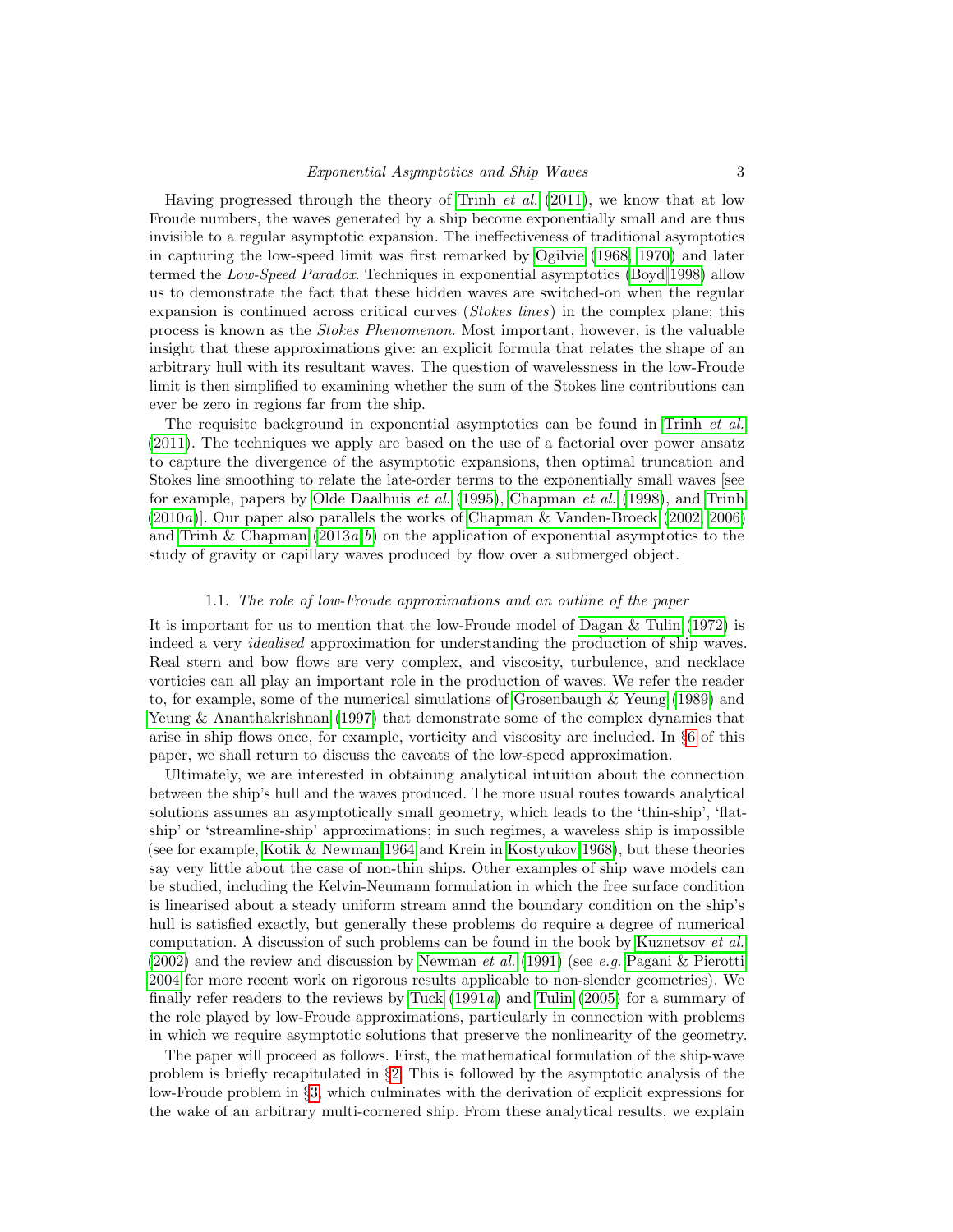why certain classes of multi-cornered ships can never be made waveless in §[4,](#page-9-0) then in §[5,](#page-11-0) these theoretical results are vindicated by comparisons with numerical computations.

# <span id="page-3-0"></span>2. Mathematical formulation

Consider steady, incompressible, irrotational, inviscid flow in the presence of gravity, past the semi-infinite body shown in Figure [2,](#page-4-1) which consists of a flat bottom and a piecewise linear front face. There is a uniform stream of speed U as  $x \to -\infty$ , and we assume that the flow attaches to stern[†](#page-3-1) at a stagnation point,  $x = 0$  and  $y = 0$ .

The dimensional problem can be reposed in terms of a non-dimensional boundaryintegral formulation in the potential  $(\phi, \psi)$ -plane. The unknowns are the fluid speed  $q = q(\phi, \psi)$ , and streamline angles,  $\theta = \theta(\phi, \psi)$ , measured from the positive x-axis. The body and free-surface are given by the streamline  $\psi = 0$ , and we assume the free-surface  $(\phi > 0)$  attaches to the hull  $(\phi < 0)$  at  $\phi = 0$ . The free-surface, with  $\psi = 0$ , is then obtained by solving a boundary-integral equation, coupled with Bernoulli's condition:

<span id="page-3-4"></span><span id="page-3-2"></span>
$$
\log q = \frac{1}{\pi} \int_{-\infty}^{\infty} \frac{\theta(\varphi)}{\varphi - \phi} d\varphi \tag{2.1a}
$$

$$
\epsilon q^2 \frac{dq}{d\phi} = -\sin \theta, \qquad (2.1b)
$$

where  $\epsilon = U^3/gK$  is related to the square of the Froude draft number with upstream flow U, and K is defined by  $K = \sum_{i=1}^{N} K_i$ , where N is the number of corners and  $\phi_i^* = -K_i$ is the dimensional value of the potential at each of the corners. In this way, if  $\phi = a_i$  for  $1\leqslant i\leqslant N$  denotes the value of the potential at the corners in the non-dimensionalised problem, we have the property that  $\sum_{i=1}^{N} a_i = 1$ . The derivation of [\(2.1\)](#page-3-2) can be found in [Trinh](#page-17-0) et al. [\(2011\)](#page-17-0), and the only difference is the choice of scaling for the Froude number.

We shall refer to the N-cornered piecewise-linear hull as an N-hull. For  $\phi < 0$  the geometry of the hull can be described by

$$
\theta(\phi) = \theta_k = \pi \sum_{j=1}^k \sigma_j,\tag{2.2}
$$

for  $a_k < \phi < a_{k+1}$  where  $k = 1, \ldots, N$ ,  $a_{N+1} = 0$  is the stagnation point, and  $\pi \sigma_k$  is the exterior angle at the kth corner (see Figure [2\)](#page-4-1). When  $N = 2$ , we will sometimes also refer to the ship as a  $[\sigma_1, \sigma_2]$ -hull.

In  $(2.1a)$ , we write the portion of the boundary integral over the negative real axis as

<span id="page-3-3"></span>
$$
\frac{1}{\pi} \int_{-\infty}^{0} \frac{\theta(\varphi)}{\varphi - \phi} d\varphi = \log \left[ \prod_{k=1}^{N+1} (\phi + a_k)^{-\sigma_k} \right] \equiv \log q_s(\phi), \tag{2.3}
$$

where  $\sigma_{N+1}$  is defined according to the requirement that the free-surface approaches the uniform stream, with  $\theta \to 0$  and  $q \to 1$  as  $\phi \to \infty$ ; this gives

$$
\sigma_{N+1} = -\sum_{j=1}^{N} \sigma_j.
$$
\n(2.4)

The function  $q_s$  in [\(2.3\)](#page-3-3) serves to distinguish the different sorts of piecewise-linear ships.

<span id="page-3-1"></span>† The reversible nature of potential flow implies that any stern flow can be reversed to bow flow, with the additional condition that there are no waves far upstream from the ship (the radiation condition).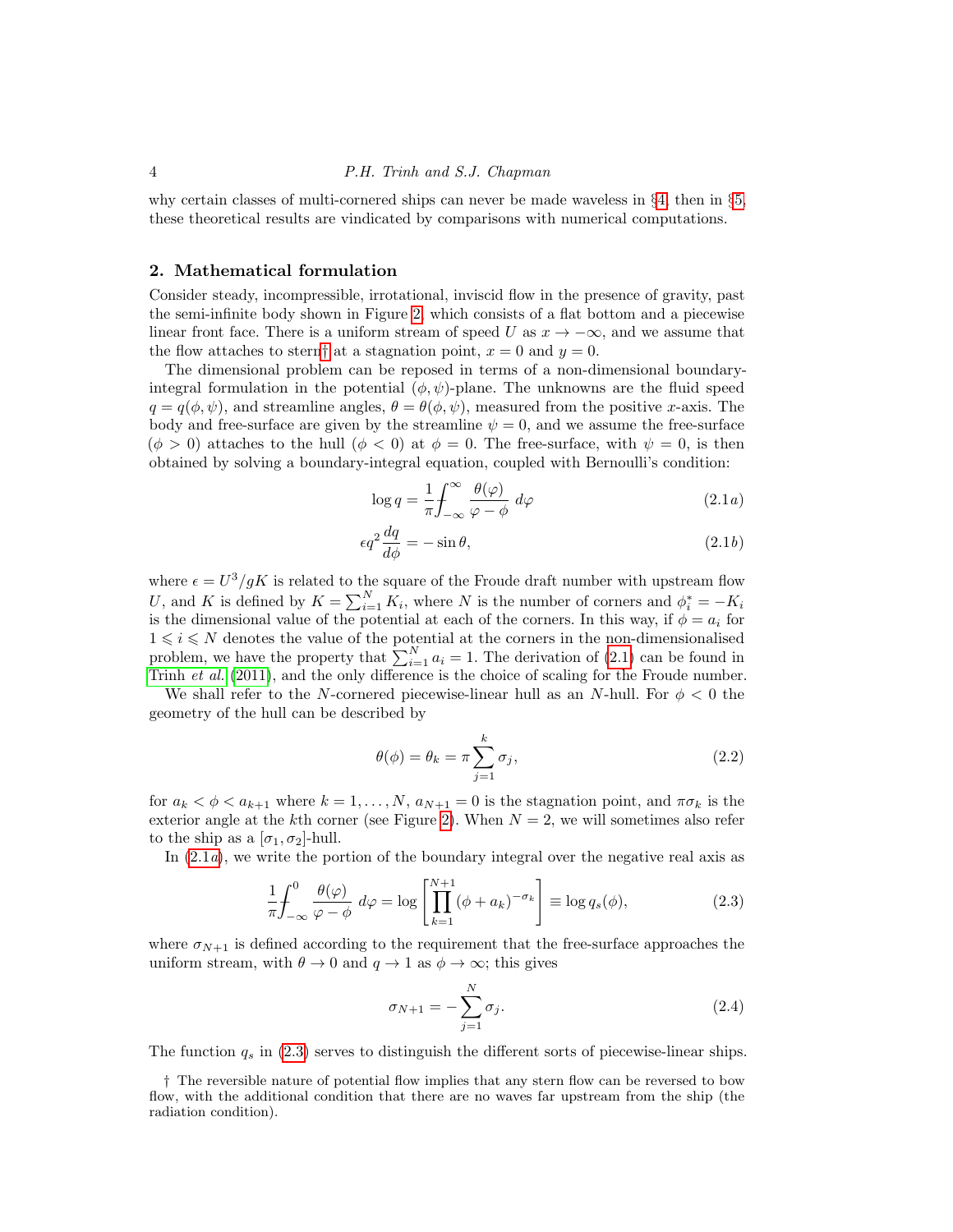

<span id="page-4-1"></span>FIGURE 2. Flow past a piecewise-linear N-hull. The N corners of exterior angles  $\pi\sigma_1, \pi\sigma_2, \ldots, \pi\sigma_N$ in the  $(x, y)$  plane (left) are mapped to  $w = -a_1, -a_2, \ldots, -a_N$  in the complex potential plane (right). The stagnation point is  $w = -a_{N+1} = 0$ .

Note also that the product representation of the complex quantity  $q_s$  can be alternately derived by using a Schwartz-Christoffel mapping applied to the polygonal hull shape and a rigid, flat free surface.

As explained in [Trinh](#page-17-0) *et al.* [\(2011\)](#page-17-0), in order to study the Stokes Phenomenon, we must 'complexify' the free-surface, and thus allow  $q(\phi, 0) \mapsto q(w)$  and  $\theta(\phi, 0) \mapsto \theta(w)$  to be complex functions of the complex potential,  $\phi + i0 \mapsto w$ . Analytically continuing [\(2.1](#page-3-2)a) and  $(2.1b)$  gives

$$
\log q \pm i\theta = \log q_s(w) + \mathcal{H}\theta(w) \tag{2.5a}
$$

$$
\epsilon q^2 \frac{dq}{dw} = -\sin \theta, \tag{2.5b}
$$

where the  $\pm$  signs correspond to analytic continuation in the upper and lower-half  $\phi$ planes, respectively, and  $\mathscr H$  denotes the Hilbert Transform operator on the free-surface,

$$
\mathscr{H}\theta(w) = \frac{1}{\pi} \int_0^\infty \frac{\theta(\varphi)}{\varphi - w} \ d\varphi.
$$

### <span id="page-4-0"></span>3. Exponential asymptotics

A single-cornered ship will always produce exponentially small waves in the low Froude limit,  $\epsilon \to 0$ ; these waves are explained by the presence of a Stokes line which emerges from the singularity at the corner. For a multi-cornered ship, the analysis proceeds almost identically to [Trinh](#page-17-0) *et al.*  $(2011)$ , except now, each corner of the hull has the potential to produce Stokes lines and its own separate wave contribution. In this section, we shall briefly re-apply the methodology of the previous work, and provide the corresponding formulae for the case of an N-hull.

#### 3.1. Late-order terms

Here, we perform the asymptotic analysis which corresponds to analytically continuing the free-surface into the upper-half  $\phi$ -plane; continuation into the lower-half plane produces a complex conjugate contribution, which we add to our results, later.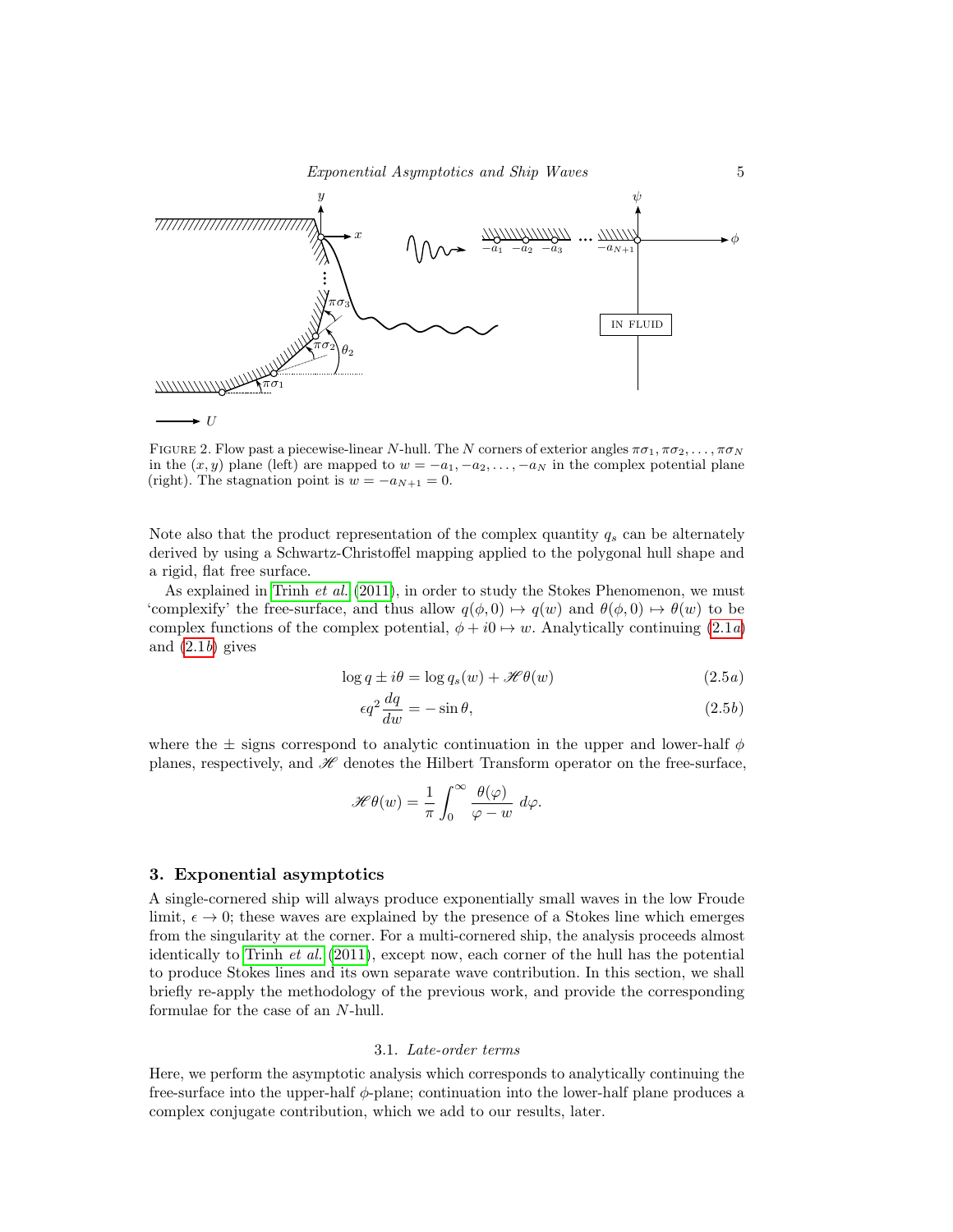6 P.H. Trinh and S.J. Chapman

We begin by substituting the usual asymptotic expansions

<span id="page-5-1"></span>
$$
\theta = \sum_{n=0}^{\infty} \epsilon^n \theta_n \quad \text{and} \quad q = \sum_{n=0}^{\infty} \epsilon^n q_n,
$$
\n(3.1)

into [\(2.5](#page-3-2)*a*) and (2.5*b*) (with the + sign). In the limit  $\epsilon \to 0$ , the leading-order solution is the rigid-wall flow of [\(2.3\)](#page-3-3),

$$
\theta_0 = 0,\tag{3.2a}
$$

<span id="page-5-0"></span>
$$
q_0 = q_s = \prod_{k=1}^{N+1} (w + a_k)^{-\sigma_k},
$$
\n(3.2b)

while the  $\mathcal{O}(\epsilon)$  terms are

$$
\theta_1 = -q_0^2 \frac{dq_0}{dw},\tag{3.3a}
$$

<span id="page-5-7"></span>
$$
q_1 = iq_0^3 \frac{dq_0}{dw} + q_0 \mathcal{H} \theta_1(w).
$$
 (3.3b)

Notice that the leading-order solution,  $q_0$  in  $(3.2b)$ , possesses a singularity at each of the corners,  $w = -a_k$ . However, the solution at each subsequent order involves a derivative of the previous order, so we would thus expect that as  $n \to \infty$ , the power of the singularity grows, and the asymptotic expansions [\(3.1\)](#page-5-1) exhibit factorial over power divergence:

<span id="page-5-2"></span>
$$
\theta_n \sim \sum_{k=1}^{N+1} \frac{\Theta_k \Gamma(n + \gamma_k)}{\chi_k^{n + \gamma_k}} \quad \text{and} \quad q_n \sim \sum_{k=1}^{N+1} \frac{Q_k \Gamma(n + \gamma_k)}{\chi_k^{n + \gamma_k}},\tag{3.4}
$$

where  $\gamma_k$  is complex constant,  $Q_k$  and  $\chi_k$  are functions of the complex potential w, and  $\chi_k(-a_k) = 0$ . For most of the analysis, however, we can simply choose one of the corners of interest and add the individual contributions at the end.

The singularities,  $w = -a_k$ , are located off the free surface, where the Hilbert Transform in [\(2.5](#page-3-2)a) is evaluated and so, as justified in [Trinh](#page-17-0) *et al.* [\(2011\)](#page-17-0),  $\mathscr{H}\theta_n(w)$  is exponentially subdominant to the terms on the left-hand side for large n. At  $\mathcal{O}(\epsilon^n)$ , [\(2.5](#page-3-2)a) gives

<span id="page-5-4"></span>
$$
\theta_n \sim i \frac{q_n}{q_0} - \frac{i q_1 q_{n-1}}{q_0^2} + \dots \tag{3.5}
$$

as  $n \to \infty$ , and substitution into [\(2.5](#page-3-2)b) gives the relevant terms at  $\mathcal{O}(\epsilon^n)$ :

<span id="page-5-3"></span>
$$
\left[q_0^3 q'_{n-1} + iq_n\right] + \left[2q_0^2 q'_0 q_{n-1} + 2q_0^2 q_1 q'_{n-2} - i \frac{q_{n-1}q_1}{q_0}\right] + \dots = 0. \tag{3.6}
$$

We substitute the ansatzes of [\(3.4\)](#page-5-2) into [\(3.6\)](#page-5-3), and this yields, at leading order as  $n \to \infty$ ,

$$
\frac{d\chi}{dw} = \frac{i}{q_0^3}.\tag{3.7}
$$

Using  $\chi_k(-a_k) = 0$ , we integrate this result, to give

<span id="page-5-5"></span>
$$
\chi_k(w) = \int_{-a_k}^w \frac{i}{q_0^3(\varphi)} d\varphi.
$$
 (3.8)

At the next order as  $n \to \infty$ , we find that

<span id="page-5-6"></span>
$$
Q_k(w) = \frac{\Lambda_k}{q_0^2} \exp\left[3i \int_{w\star}^w \frac{q_1(\varphi)}{q_0^4(\varphi)} d\varphi\right],
$$
 (3.9)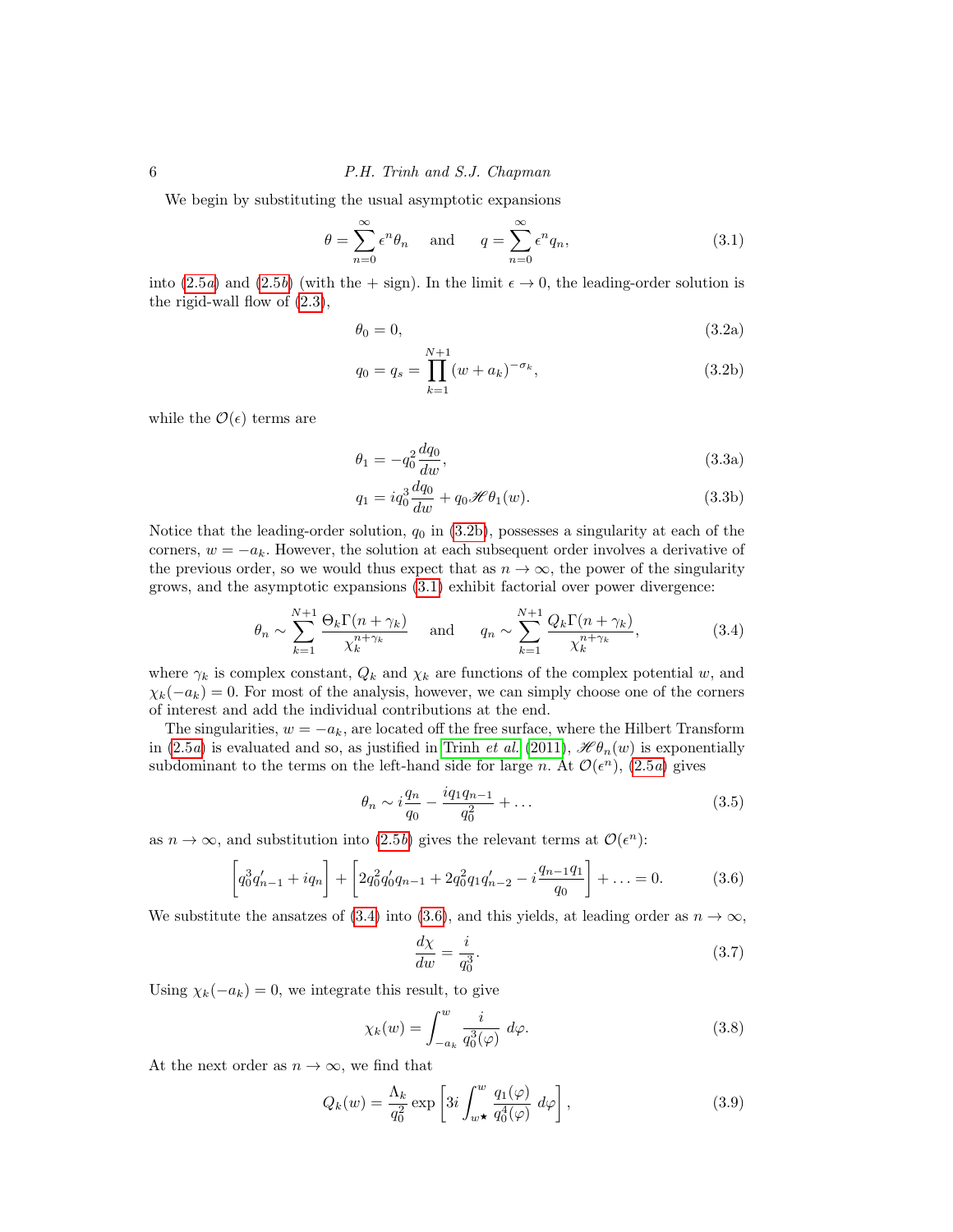where  $\Lambda_k$  is constant, and  $w^{\star}$  is any point for which the integral is defined. Finally, [\(3.5\)](#page-5-4) allows us to relate  $Q_k$  with  $\Theta_k$ , using  $\Theta_k \sim iQ_k/q_0$ , so that

$$
\Theta_k(w) = \frac{\Lambda_k i}{q_0^3} \exp \left[ 3i \int_{w\,\textrm{\footnotesize$\star$}}^w \frac{q_1(\varphi)}{q_0^4(\varphi)} \ d\varphi \right].
$$

With  $\chi_k, Q_k$ , and  $\Theta_k$  now determined, we have thus derived the late-orders behaviour in [\(3.4\)](#page-5-2), subject to the values of  $\gamma_k$  and  $\Lambda_k$ ; these must be determined by applying the method of matched asymptotics near the singularity,  $w = -a_k$ .

#### 3.2. Stokes lines and the Stokes Phenomenon

From [Trinh](#page-17-0) *et al.* [\(2011\)](#page-17-0), we know that the late-order terms  $(3.4)$  play a crucial role in determining the free-surface waves. Using the expression of  $\chi_k$  in [\(3.8\)](#page-5-5), Stokes lines can be traced from each of the ship's corners, across which the Stokes Phenomenon necessitates the switching-on of waves. From [Dingle \(1973\)](#page-16-11), these special lines are given by the points  $w \in \mathbb{C}$  where

$$
\Im[\chi_k(w)] = 0 \text{ and } \Re[\chi_k(w)] \geq 0.
$$

If we write  $q_0 \sim c_k (w + a_k)^{-\sigma_k}$  near  $w = -a_k$ , then from [\(3.2b\)](#page-5-0), we have

$$
c_k = \prod_{\substack{j=1 \ j \neq k}}^{N+1} (a_j - a_k)^{-\sigma_j}, \tag{3.10}
$$

and thus from [\(3.8\)](#page-5-5), in the limit that  $w \to -a_k$ , we have

$$
\chi_k \sim \left[\frac{i}{c_k^3(1+3\sigma_k)}\right] (w+a_k)^{1+3\sigma_k}.
$$

The condition that  $\chi_k(-a_k) = 0$  thus requires that  $\sigma_k > -1/3$ . In other words, for there to be a singularity, the local deviation of the corner must be greater than  $-\pi/3$ . This is a necessary (but not sufficient) condition for there to be a free-surface wave produced by the corner. In fact, a stronger condition for the existence of a Stokes line emerging on the relevant Riemann sheet can be derived. Since  $qe^{-i\theta} = u - iv$ , we can write

<span id="page-6-1"></span>
$$
\arg(c_k) = \theta_k \tag{3.11}
$$

for analytic continuation into the upper-half plane, where  $\theta_k \in (-\pi, \pi)$  is the angle of the hull as  $w \to a_k^+$ , measured from the positive x-axis (shown in Figure [2\)](#page-4-1). If we write  $arg(w + a_k) = \nu_k$ , then Stokes lines must leave at angles of

<span id="page-6-0"></span>
$$
\nu_k = \left(\frac{3\theta_k + 2m\pi - \pi/2}{1 + 3\sigma_k}\right),\tag{3.12}
$$

for  $m \in \mathbb{Z}$  and we thus need  $\nu \in (0, \pi)$  in order for the line to emerge in the upper-half plane. The general requirements for a Stokes line to intersect the free-surface is a global function of the leading-order flow, but for most hulls, the requirement that  $\nu \in (0, \pi)$  with [\(3.12\)](#page-6-0) is adequate. In any case, we will let  $\mathcal{J} \subseteq \{1, 2, ..., N+1\}$  denote those corners which have Stokes lines crossing the free-surface.

As an example, consider Figure [3,](#page-7-0) which illustrates the Stokes lines for various N-hulls, including a simple 2-hull, the 3-hull of [Farrow & Tuck \(1995\)](#page-16-2), a bulbous 6-hull, and a step-like 9-hull. With the exception of a single configuration, the condition that a Stokes line emerges into the upper-half plane is enough to guarantee that it intersects the free-surface. The exception is with the 3-hull, for which the second singularity has a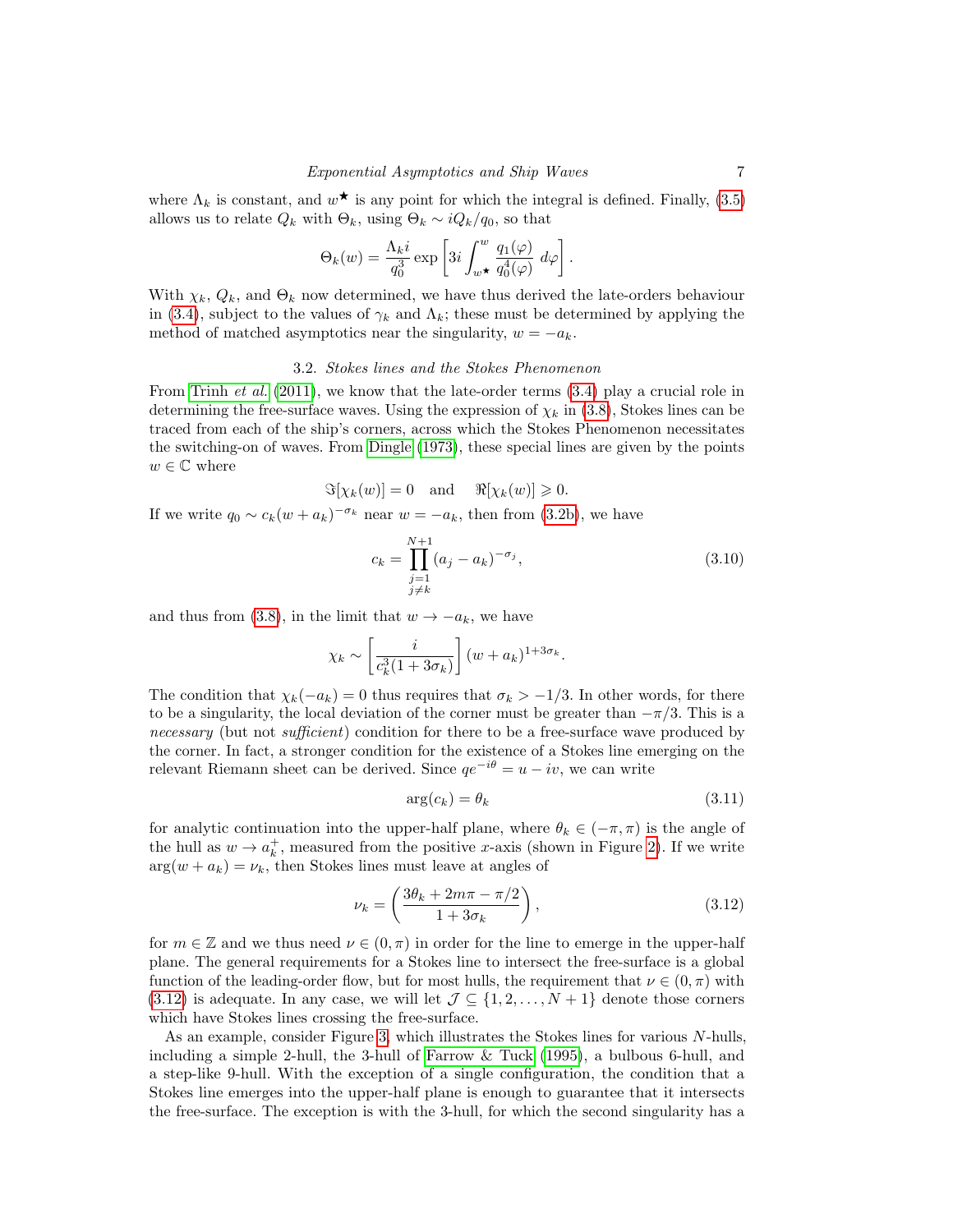

<span id="page-7-0"></span>Figure 3. From top to bottom: Stokes lines for the 2-hull, Farrow and Tuck's [\(1995\)](#page-16-2) 3-hull, the 9-hull, and the 6-hull shown before in Figure [2.](#page-4-1) For the 2-hull and 6-hull, the corner angles diverge at  $\pm \pi/4$ ; for the remaining hulls, the corner angles are all rectangular.

Stokes line emerging at an angle of  $\nu_2 = 3\pi/5$ , but which does not later encounter the free-surface.

To derive the form of the exponentials that appear whenever a Stokes Line intersects the free-surface, we optimally truncate the asymptotic expansions [\(3.1\)](#page-5-1), and examine the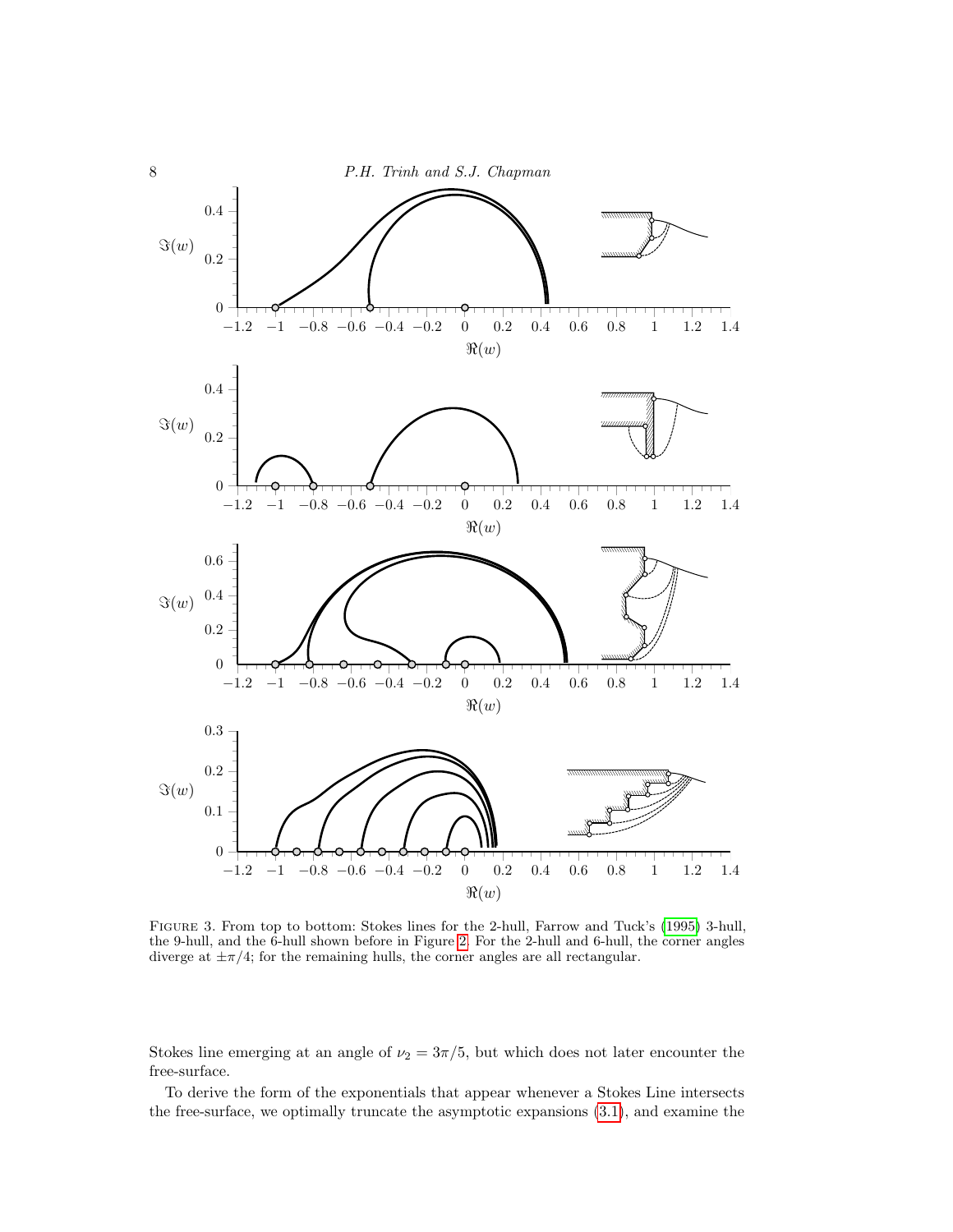remainder as the Stokes line is crossed. We let

$$
q = \sum_{n=0}^{N-1} \epsilon^n q_n + S_N,
$$
\n(3.13)

with a similar expression for the series for  $\theta$ . When  $\mathcal N$  is chosen to be the optimal truncation point, the remainder  $S_N$  is found to be exponentially small, and by re-scaling near the Stokes line, it can be shown that a wave of the following form switches on:

<span id="page-8-0"></span>
$$
\sim \frac{2\pi i}{\epsilon^{\gamma_k}} Q_k \exp\left[-\frac{\chi_k}{\epsilon}\right].\tag{3.14}
$$

To [\(3.14\)](#page-8-0), we must also include the complex conjugate due to the contributions from analytic continuation of the free-surface into the lower-half  $\phi$ -plane [see [\(2.5](#page-3-2)*a*)]. The sum of the two contributions is then

<span id="page-8-1"></span>
$$
q_{\exp,k} \sim -\frac{4\pi}{\epsilon^{\gamma_k}} \Im \left\{ Q_k \exp \left[ -\frac{\chi_k}{\epsilon} \right] \right\},\tag{3.15}
$$

with, of course, one such expression for every  $k \in \mathcal{J}$ .

Thus, for any given arbitrary N-hull with a geometry such that  $\mathcal J$  is nonempty, the appearance of exponentially small waves is a necessary consequence of the divergent low-Froude problem; in order to check that such a ship can never be waveless, we need only verify that the sum of all the contributions incurred can never be zero, so that there is a non-zero wave amplitude far downstream.

# 3.3. Wave formulae for N-hulls

The constants  $\gamma_k$  and  $\Lambda_k$ , which appear in the final form of the waves [\(3.15\)](#page-8-1) [the latter as a prefactor in  $Q_k$  in [\(3.9\)](#page-5-6), can be determined by re-scaling w and q near each of the singularities, and then matching the leading-order nonlinear (inner) solutions with the late-order (outer) terms of  $(3.4)$ . It can be shown (see  $(6.8)$  in [Trinh](#page-17-0) *et al.* [2011\)](#page-17-0) that

<span id="page-8-4"></span>
$$
\gamma_k = \frac{6\sigma_k}{1 + 3\sigma_k} \tag{3.16}
$$

and

<span id="page-8-2"></span>
$$
\Lambda_k = \frac{c_k^{6-3\gamma_k} e^{i\pi\gamma_k/2}}{2C_k \left(1 + 3\sigma_k\right)^{\gamma_k}} \left[\lim_{n \to \infty} \frac{\phi_{n,k}}{\Gamma(n+\gamma_k)}\right],\tag{3.17}
$$

where  $C_k$  is given by

$$
C_k = q_0^3(w^{\star}) \exp\left(3i \int_{w^{\star}}^{-a_k} \frac{\mathcal{H}\theta_1(\varphi)}{q_0^3(\varphi)} d\varphi\right).
$$
 (3.18)

The terms  $\phi_{n,k}$  are given by the recurrence relation,

$$
\phi_{0,k} = 1,\tag{3.19}
$$

$$
\phi_{n,k} = \sum_{m=0}^{n-1} \left( m + \frac{2\sigma_k}{1 + 3\sigma_k} \right) \phi_m \phi_{n-m-1} \quad \text{for } n \geq 1.
$$
 (3.20)

We will often make reference to the limiting ratio in  $(3.17)$ , so we define the function:

<span id="page-8-3"></span>
$$
\Omega(\sigma_k) \equiv \lim_{n \to \infty} \frac{\phi_{n,k}}{\Gamma(n + \gamma_k)}.
$$
\n(3.21)

The value of  $\Omega(\sigma_k)$  only depends on the local divergence of the  $k^{\text{th}}$  corner, and its values are given in [Trinh](#page-17-0) *et al.* [\(2011\)](#page-17-0). Since  $\Omega \neq 0$  for all choices of the local angle  $\sigma_k$ ,  $\Lambda_k$  is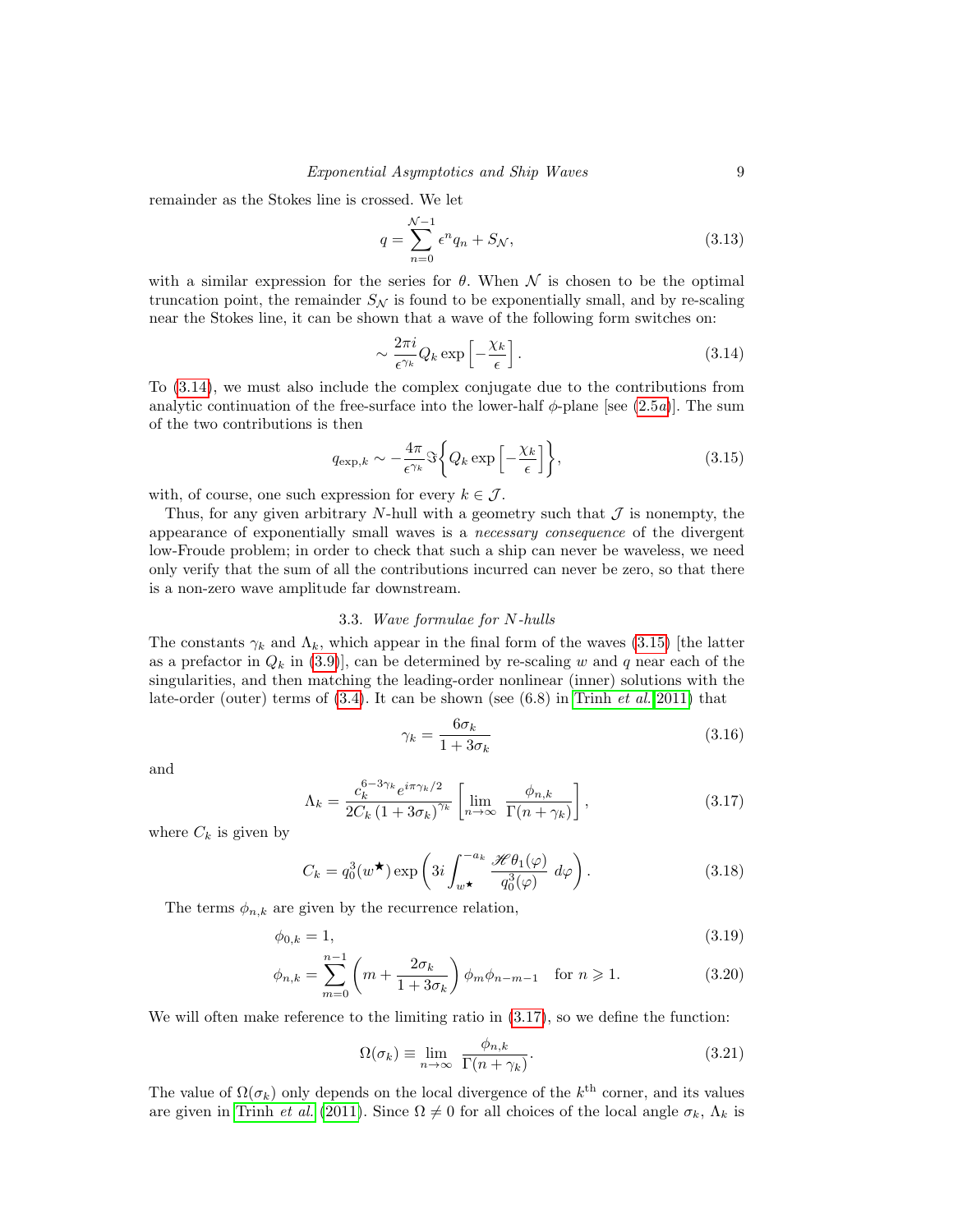also non-zero and this verifies that each of the  $|\mathcal{J}|$  corners of an N-hull must necessarily generate a non-zero wave on the free surface.

With  $Q_k$  given by [\(3.9\)](#page-5-6),  $\Lambda_k$  given by [\(3.17\)](#page-8-2) and [\(3.21\)](#page-8-3), and  $arg(c_k)$  from [\(3.11\)](#page-6-1), we have from [\(3.15\)](#page-8-1) the result that

<span id="page-9-1"></span>
$$
q_{\exp,k} \sim -\frac{4\pi}{\epsilon^{\gamma_k}} \frac{|c_k|^{6-3\gamma_k}}{2(1+3\sigma_k)^{\gamma_k}} \frac{\Omega(\sigma_k)}{q_0^5} \exp\left[-\Im\left(3\int_{-a_k}^w \frac{\mathcal{H}\theta_1}{q_0^3} d\phi\right)\right] \exp\left[-\frac{\Re(\chi_k)}{\epsilon}\right] \times \cos\left[-\frac{\Im(\chi_k)}{\epsilon} + \frac{\pi}{2} + \frac{\pi\gamma_k}{2} + (6-3\gamma_k)\theta_k + \Re\left(3\int_{-a_k}^w \frac{\mathcal{H}\theta_1}{q_0^3} d\phi\right)\right].
$$
 (3.22)

Then, for each  $k \in \mathcal{J}$ , we add the waves together, so that the total wave contribution after all the Stokes lines have been crossed is

<span id="page-9-2"></span>
$$
q_{\exp} \sim \sum_{k \in \mathcal{J}} q_{\exp,k}.\tag{3.23}
$$

# <span id="page-9-0"></span>4. The non-existence of waveless ships

Let us see what would be needed to produce a waveless ship.

The wave contributions [\(3.22\)](#page-9-1) are written in terms of different denominators  $\chi_k$  (also referred to as the 'singulants', c.f. [Dingle 1973,](#page-16-11) p.148). To make it easier to sum them we rewrite them in terms of the single singulant,  $\chi_1$ . Note that

$$
\chi_1(w) = i \int_{-a_1}^{-a_k} \frac{d\phi}{q_0^3} + \chi_k(w),
$$

where in order for the integral to exist, we may have to avoid the intermediate corners by deforming the contour into the upper half plane. Consider now  $q_{\exp,k}$  in [\(3.22\)](#page-9-1) when w is evaluated on the free-surface, that is, for  $w \in \mathbb{R}^+$ . From the appendix of [Trinh](#page-17-0) *et al.* [\(2011\)](#page-17-0), it was shown that

$$
\exp\left[-\Im\left(3\int_{-a_1}^w \frac{\mathscr{H}\theta_1}{q_0^3} \,\mathrm{d}\phi\right)\right] = q_0^3(w)\,\mathrm{e}.
$$

Moreover, the real part of  $\chi_1(w)$  comes from the pole at infinity, giving

$$
\Re(\chi_1) = 3\pi \sum_{i=1}^{N} a_i \sigma_i.
$$
\n(4.1)

Putting these together in [\(3.22\)](#page-9-1) we find, for  $w \in \mathbb{R}^+$ ,

$$
q_{\exp,k} \sim \frac{\Lambda_k}{q_0^2(w)} \exp \left[ -\frac{3\pi}{\epsilon} \sum_{i=1}^N a_i \sigma_i \right] \cos \left[ -\frac{\Im(\chi_1(w))}{\epsilon} + \Re \left( 3 \int_{-a_1}^w \frac{\mathcal{H} \theta_1}{q_0^3} \, \mathrm{d}\phi \right) + \Psi_k \right],
$$

where the dependence on  $k$  arises only through the constants

$$
\Lambda_k = -\frac{4\pi e}{\epsilon^{\gamma_k}} \frac{|c_k|^{6-3\gamma_k}}{2(1+3\sigma_k)^{\gamma_k}} \Omega(\sigma_k) \exp\left[ \Im \left( 3 \int_{-a_1}^{-a_k} \frac{\mathcal{H}\theta_1}{q_0^3} d\phi \right) \right] \exp\left[ -\frac{1}{\epsilon} \Im \left( \int_{-a_1}^{-a_k} \frac{d\phi}{q_0^3} \right) \right],
$$
  

$$
\Psi_k = \frac{1}{\epsilon} \Re \left( \int_{-a_1}^{-a_k} \frac{d\phi}{q_0^3} \right) - \Re \left( 3 \int_{-a_1}^{-a_k} \frac{\mathcal{H}\theta_1}{q_0^3} d\phi \right) + \frac{\pi}{2} + \frac{\pi \gamma_k}{2} + (6 - 3\gamma_k) \theta_k.
$$

# 4.1. On the two-cornered ship (2-hull)

We have already shown in [Trinh](#page-17-0) *et al.* [\(2011\)](#page-17-0) that a single-cornered hull must produce waves. Therefore let us consider first the next simplest case of a 2-hull. For such a ship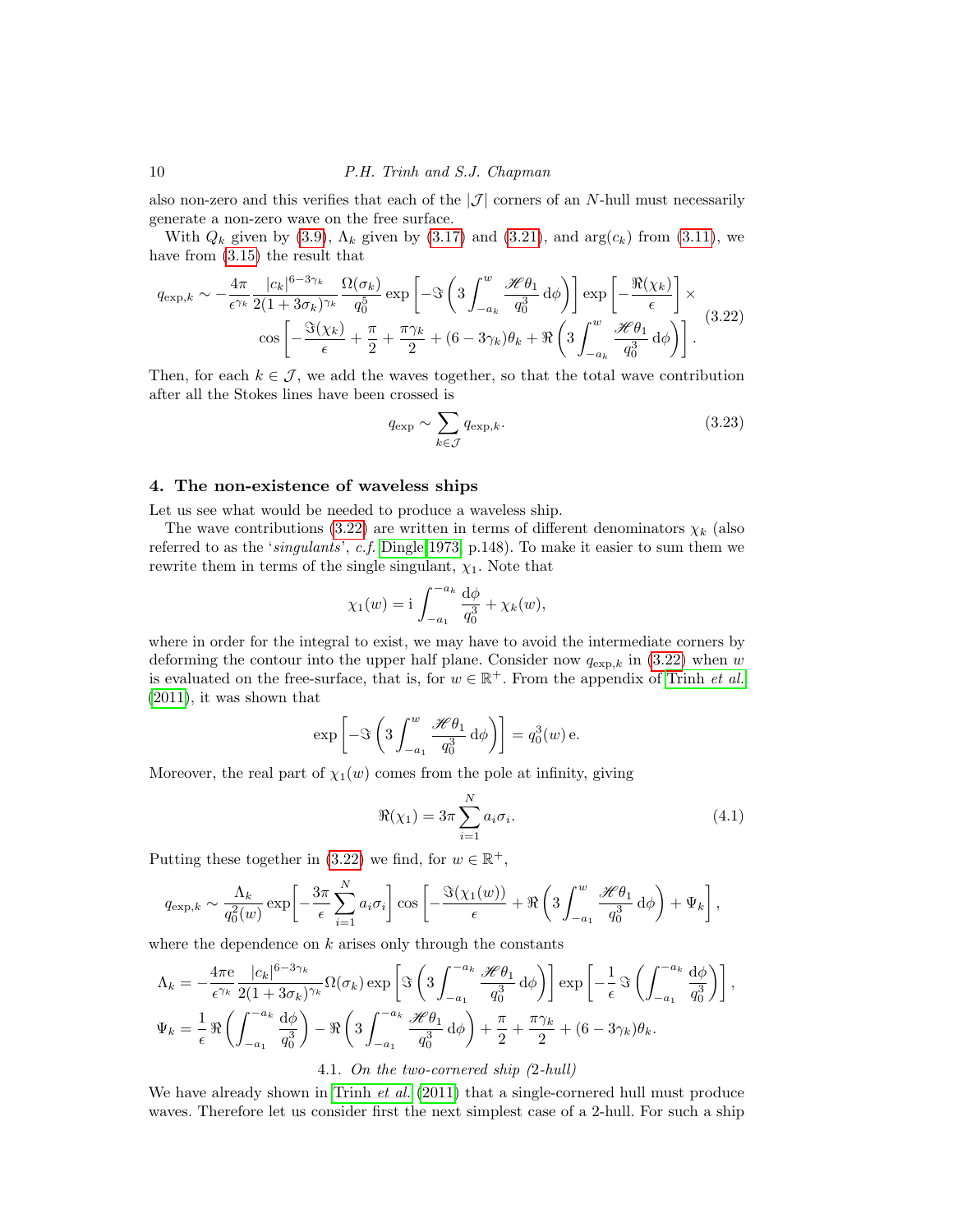to be waveless, both corners must generate Stokes lines which intersect the free surface, and the waves generated by each must exactly cancel; then, there will be a finite section of free surface containing waves, but no wavetrain at infinity (as happens in the case of capillary waves in [Chapman & Vanden-Broeck 2002\)](#page-16-6).

In order for the waves from the two corners to cancel, we need  $\Lambda_1 = \Lambda_2$ . Now for a fixed value of  $\epsilon$  this may indeed be possible (and we give such an example in §[5\)](#page-11-0), but what if we want the waves to vanish for all (small) values of  $\epsilon$ ? Then, since each  $\Lambda_k$  is of the form

$$
\lambda_1 \,\epsilon^{\lambda_2} \,\mathrm{e}^{-\lambda_3/\epsilon},
$$

as  $\epsilon \to 0$ , we need the exponentials to be equal, the powers of  $\epsilon$  to be equal, and the prefactors to be equal. In order for the exponentials to be equal, we require

<span id="page-10-0"></span>
$$
\Im\left(\int_{-a_1}^{-a_2} \frac{\mathrm{d}\phi}{q_0^3}\right) = 0,\tag{4.2}
$$

and since

$$
\arg\left(\frac{1}{q_0^3}\right) = -3\theta_k \quad \text{ for } a_k < w < a_{k+1}
$$

the only way [\(4.2\)](#page-10-0) can hold is if  $\theta_1 = \pi/3$ , so that  $q_0^3$  is real for  $-a_1 < w < -a_2$ . Now, for the algebraic factors of  $\epsilon$  to be equal, we require  $\gamma_1 = \gamma_2$ , which implies  $\sigma_1 = \sigma_2$ . Thus the only possibility for a waveless 2-hull is for a ship with  $\sigma_1 = \sigma_2 = 1/3$ . To eliminate this final possibility we need to consider the prefactors. Since

$$
\Im\left(\mathcal{H}\theta_1\right) = \begin{cases} 0 & w < 0, \\ \theta_1(w) & w > 0, \end{cases}
$$

and  $q_0^3$  is real for  $-a_1 < w < -a_2$ , then

$$
\Im\left(3\int_{-a_1}^{-a_2}\frac{\mathscr{H}\theta_1}{q_0^3}\,\mathrm{d}\phi\right)=0.
$$

The only remaining difference between the two prefactors is in  $c_k$ . However, since

$$
c_1^3 = \frac{a_1^2}{(a_1 - a_2)},
$$
  $c_2^3 = \frac{a_2^2}{(a_1 - a_2)},$ 

the only way that we can have  $|c_1| = |c_2|$  is if  $a_1 = a_2$ . Thus the two prefactors must be different, one corner always dominates the other one, and the waves can never cancel. Waveless ships with two corners are not possible.

# 4.2. On general N-cornered ships (N-hulls)

What can we say about more general ships? Let us take a general N-hull with the following assumptions: suppose that all the Stokes lines intersect the free surface, that  $\sigma_k > 0$  for each k, and that  $\theta_N \leqslant 2\pi/3$ . In Figure 1, hulls (a) to (e) satisfy this requirement, whereas hulls (f) to (h) do not. Under these assumptions,  $\theta_k$  is monotonically increasing with k, so that  $\arg(1/q_0^3)$  is monotonically decreasing. Thus the argument of the exponential

$$
-\frac{1}{\epsilon}\,\Im\left(\int_{-a_1}^{-a_k}\frac{\mathrm{d}\phi}{q_0^3}\right)
$$

is convex in k, increasing while  $0 < \theta_k < \pi/3$  and then decreasing while  $\pi/3 < \theta_k < 2\pi/3$ . Thus if  $\theta_i \neq \pi/3$  for all j then we can see immediately that the waves generated at the corner k such that  $\theta_{k-1} < \pi/3 < \theta_k$  exponentially dominate all the others. On the other hand, if  $\theta_k = \pi/3$  then the waves from corners k and  $k+1$  have the same exponential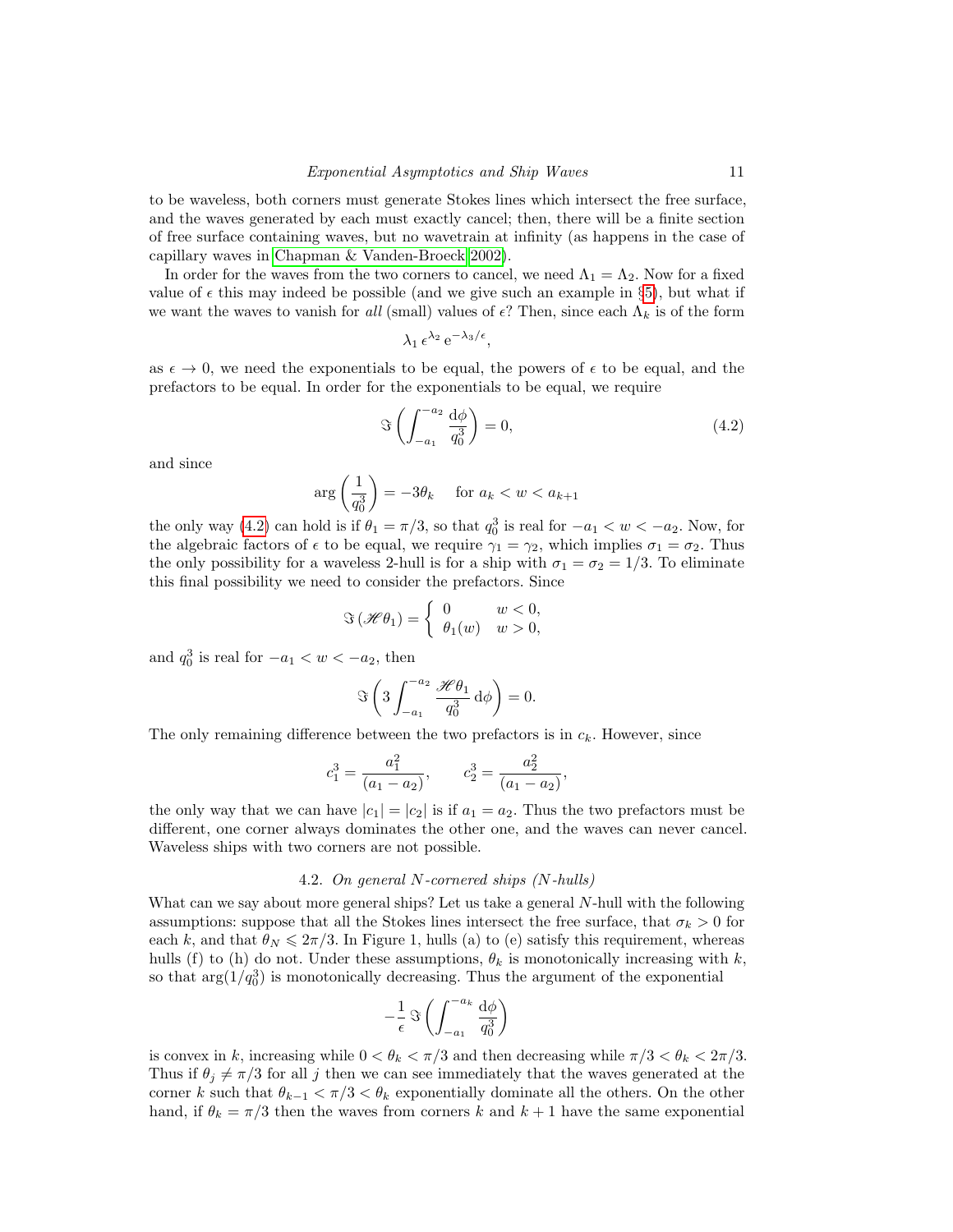factor (as in the 2-hull case). If we further impose  $\sigma_k = \sigma_{k+1}$  then they have the same algebraic factor, and there is possibility of wave cancellation if the prefactors are equal.

Of course, even if we could get the prefactors to be equal, we still have to worry about the waves generated by all the other corners. In fact, even from these two corners there would be higher-order correction terms (both in the form  $\epsilon e^{-c/\epsilon}$ ,  $\epsilon^2 e^{-c/\epsilon}$ , *etc.* and also in the form of a trans-series  $e^{-c/\epsilon}$ ,  $e^{-2c/\epsilon}$  *etc.*). Thus it does not seem to be worth pursuing the analysis further. However, even if we cannot get the waves to cancel exactly, we might expect a significant reduction in the amplitude of the waves in the case when leading-order cancellation occurs.

This brings us to the natural question of whether the analysis we have presented may be used to design a hull to minimise the wave drag. Before we address this question, let us first demonstrate that the hulls shown in Figure 1  $(f)$  through  $(h)$  must generate waves on the free surface.

We consider them in reverse order. The 9-hull shown in Figure 1(h) has  $|\mathcal{J}| = 5$  (as shown in Figure 3), with  $arg(1/q_0^3)$  alternating between zero and  $-3\pi/2$ ; thus the argument above can be used to show that the contribution from  $a_1$  exponentially dominates all the others. The hull shown in Figure 1(g) has  $|\mathcal{J}| = 4$ , with three positive angles  $\sigma$  and one negative angle. Thus the algebraic factor in the contribution from  $w = -a_5$  is different to the others, and those waves must always exist on the free surface.

Finally let us consider the 3-hull shown in Figure 1(f), which is found in the work of [Farrow & Tuck \(1995\)](#page-16-2), and for which the addition of a downward pointing bulb was shown to dramatically reduce the wave resistance compared to a rectangular ship. In this case,  $|\mathcal{J}| = 1$ , and  $w = -a_3$  is the only relevant corner, so there are always waves on the free surface. The principal effect of the bulb is to lower the usual singularity farther away from the free surface, thereby decreasing the amplitude of the waves.

This last example not only highlights the difficulty in trying to minimise the wave drag, but also the advantage of our semi-analytic approach: we have gained considerable insight into the mechanism of wave production; from this, we can immediately see why Farrow & Tuck obtained the results that they did.

In trying to design reduced-wave hulls, it is crucial to specify what exactly is the optimisation process. For example, if we simplify the hull of Farrow & Tuck to a 2-hull by reducing the width of the downward pointing bulb to zero, then we have one parameter,  $a_1$ , over which we can optimise (since  $a_1 + a_2 = 1$ ). We find the smallest waves occur for  $a_1 = 0.5$ , *i.e.* when there is no bulb. However, in our current nondimensionalisation, as we vary  $a_1$ , both the depth of the hull and that of the bulb vary. If instead we fix the depth of the hull, and allow the depth of the bulb to vary, we find that the waves get smaller as the bulb gets deeper. On the other hand, if we fix the depth of the bulb, and allow the depth of the hull to vary, we again find that the smallest waves correspond to the hull depth being equal to the bulb depth, i.e. to there being no bulb.

# <span id="page-11-0"></span>5. Numerical and asymptotic results for two-cornered hulls

The numerical algorithms developed in [Trinh](#page-17-0) *et al.* [\(2011\)](#page-17-0) can be used to verify the asymptotic predictions. Here, we focus on the particular case of a 2-hull, which we refer to as a  $[\sigma_1, \sigma_2]$ -hull; this is a ship with divergent corner-angles  $\sigma_1$  and  $\sigma_2$ , and with leading-order flow given by [\(2.3\)](#page-3-3), or

$$
q_s = \frac{w^{\sigma_1 + \sigma_2}}{(w + a_1)^{\sigma_1}(w + a_2)^{\sigma_2}},
$$
\n(5.1)

with  $a_1 + a_2 = 1$ .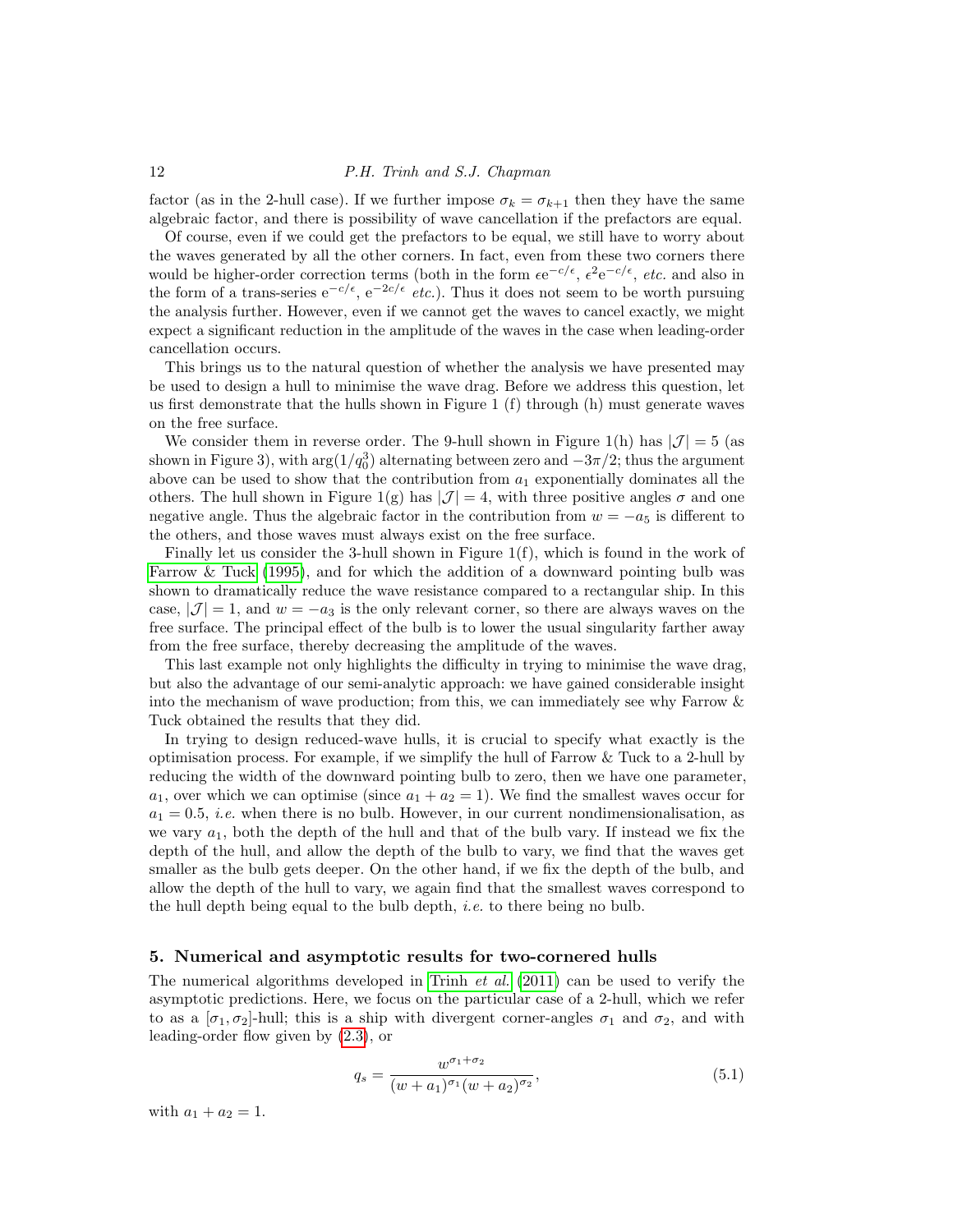

<span id="page-12-0"></span>FIGURE 4. Solutions for the  $[0.5, 0.125]$ -hull (dashed line) and  $[0.25, 0.25]$ -hull (solid line) at  $\epsilon = 2/3$  and  $\epsilon = 1/3$ , respectively. Both ships have corners set at  $a_1 = 0.8$  and  $a_2 = 0.2$ . The solutions were computed using ALGORITHM A of [Trinh](#page-17-0) *et al.* [\(2011\)](#page-17-0) with  $n = 1000$  and  $\Delta \phi = 0.015$ for the former ship and  $n = 2000$  and  $\Delta \phi = 0.015$  for the latter.

As we discussed in [Trinh](#page-17-0) *et al.* [\(2011\)](#page-17-0), the numerical computation of the stern problem at small values of  $\epsilon$  can be particularly difficult, and the culprit is the presence of the attachment singularity at  $w = 0$ , associated with a small boundary layer; this singularity is responsible for most of the numerical error. For hulls where the in-fluid attachment angle between the free-surface and body is less than  $\pi/3$ , a simple finite difference scheme based on the methods outlined in [Vanden-Broeck & Tuck \(1977\)](#page-17-1) can be used, provided that we limit our search to waves larger than  $\approx 10^{-4}$ . Figure [4](#page-12-0) provides an example of solutions found using this method.

The theory of §[3](#page-4-0) and §[4](#page-9-0) can be verified by comparing the analytical predictions with numerically computed wave amplitudes far from the ship. First, consider the effect of varying the Froude number on ships of a fixed geometry. This is shown in Figure [5](#page-13-0) for three 2-hulls with their corners fixed with  $a_1 = 0.8$  and  $a_2 = 0.2$ . The individual cosine waves are calculated from  $(3.22)$  with  $q_0 \rightarrow 1$  downstream, and then the final amplitude computed using the sum  $(3.23)$  (see  $\S 4.5$  in [Trinh 2010](#page-17-19)b for additional details). The match between numerical and asymptotic solutions is quite good, and like the previous work, we remark that the results are applicable over a wide range of Froude numbers.

Next, we would like to consider the effect of fixing the Froude number, but varying the positions of the corners. The problem, however, is that the interesting effects of this procedure are only seen at values of  $\epsilon$  much smaller than what we can achieve using the above numerical methods. In Appendix [A,](#page-17-20) we present a slightly simplified version of the ship-wave problem  $(2.5a)-(2.5b)$  $(2.5a)-(2.5b)$  that preserves the asymptotic structure of the waves, but also enables us to compute numerical solutions to much higher accuracy.

This simplified problem was used to create Figure [6,](#page-13-1) which shows the effect of varying the positions of the corners on the wave amplitude for a  $[\frac{1}{4}, \frac{1}{4}]$ -hull with  $\epsilon = 0.15$ ,  $a_1 + a_2 = 1$ , and values of  $0.5 \leq a_1 \leq 1$ . The figure contains a number of interesting effects: the first is that the numerically computed wave amplitude shows a significant dip (an order of magnitude) near  $a_1 = 0.96$ , and that this effect is also captured fairly accurately in the asymptotic solution.

The reason for the dip is that at this value of  $a_1$ , the waves from the two corners exhibit partial destructive interference. However, from the of the previous section, we know that the waves generated by the corner at  $-a_2$  should exponentially dominate those from  $-a_1$ . How then are they cancelling each other? The answer is that the prefactor  $|c_1|^{6-3\gamma_1}$  is over ten times larger than  $|c_2|^{6-3\gamma_1}$ ; at this particular value of  $\epsilon$ , the difference in prefactors is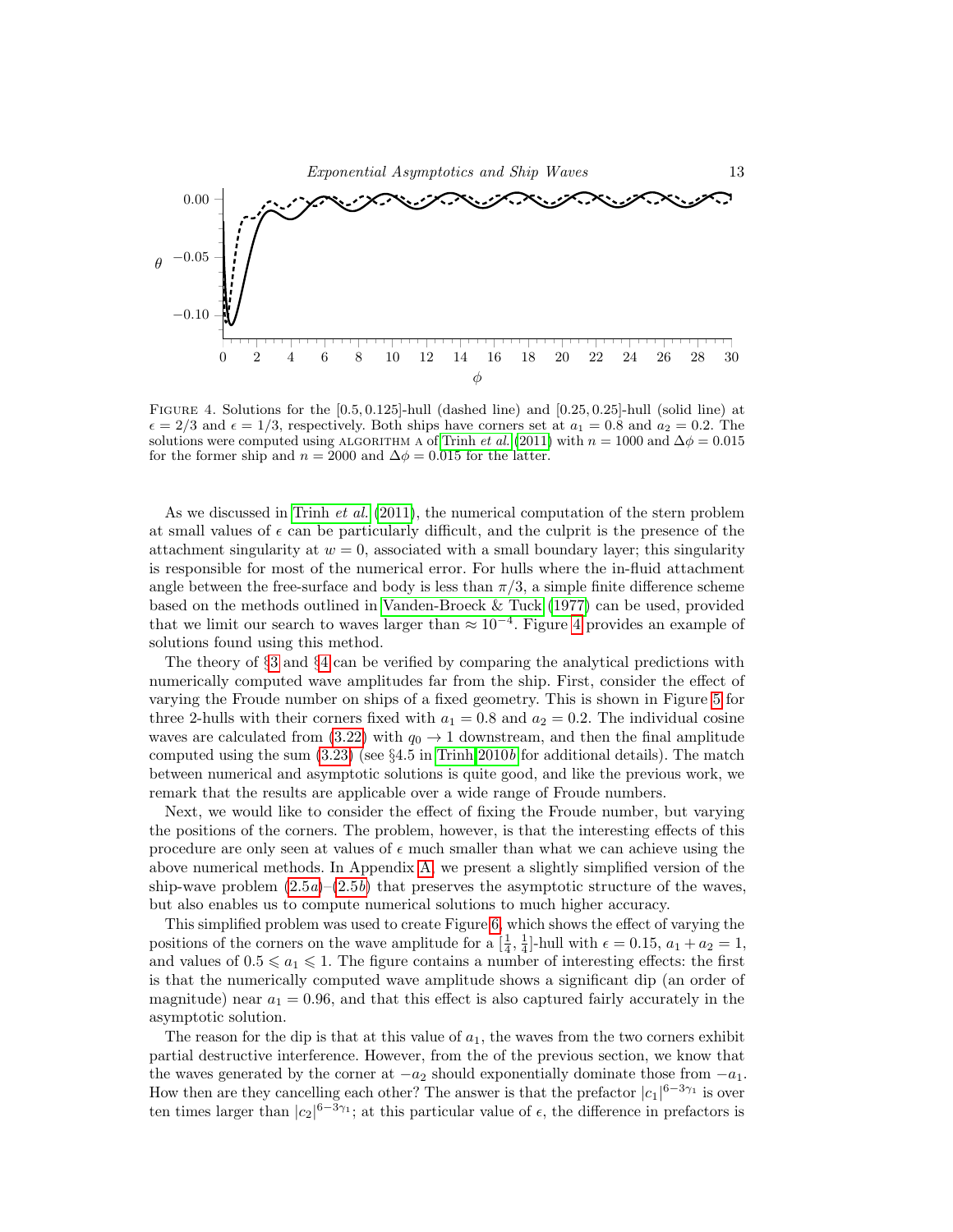

<span id="page-13-0"></span>Figure 5. Numerical (dots) and asymptotic (solid) amplitudes of the downstream waves for a range of hull inclinations. In all cases, the corner points are fixed with  $a_1 = 0.8$  and  $a_2 = 0.2$ . The solutions were computed using ALGORITHM A of [Trinh](#page-17-0)  $et$  al. [\(2011\)](#page-17-0). The parameters used were the following: ①  $n = 1000$ ,  $\Delta \bar{\phi} = 0.04$ ; ②  $n = 1500$ ,  $\Delta \phi = 0.03$ ; and ③  $n = 2000$ ,  $\Delta \phi = 0.025$ .



<span id="page-13-1"></span>Figure 6. The numerical solution (solid) is plotted against the asymptotic approximation (dashed) for the simplified nonlinear problem of §[A.](#page-17-20) The ship is a  $\left[\frac{1}{4}, \frac{1}{4}\right]$ -hull with  $a_1 + a_2 = 1$ and  $\epsilon = 0.15$ . The dotted line indicates the one-cornered approximation for a rectangular hull.

enough to compensate for the difference in exponentials, since

$$
\Im\left(\int_{-a_1}^{-a_2}\frac{\mathrm{d}\phi}{q_0^3}\right)
$$

is not very large. Thus, the value of  $a_1$  at which cancellation occurs depends on  $\epsilon$ ; for somewhat smaller of  $\epsilon$  the Stokes line from  $w = -a_2$  does indeed dominate and no cancellation is possible. This indicates that it should be possible to design hulls with reduced wave drag at a particular speed (Froude number). It is also reassuring to note that including the leading-order term from each of our exponentially-small waves captures the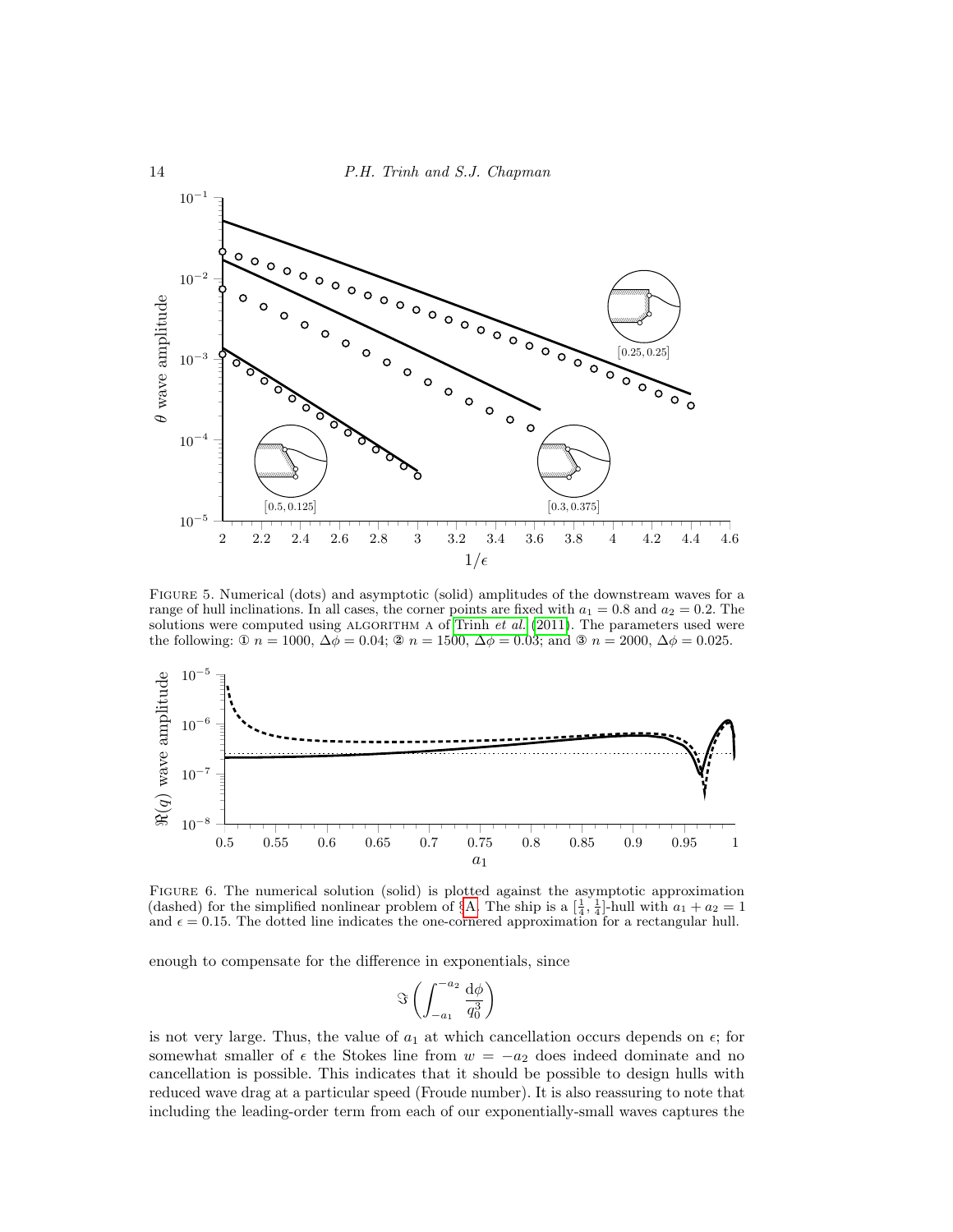behaviour of the solution very well, even though formally, one of the terms is exponentially subdominant.

The second effect illustrated by Figure [6](#page-13-1) is the divergence between our asymptotic expansion and the numerical solution for values of  $a_1$  close to 0.5. The reason for the divergence is that the prefactors  $c_1$  and  $c_2$  are singular as the corners approach each other; our analysis in §[3,](#page-4-0) in fact, implicitly assumes that the corners of the ship are spaced sufficiently far from one another.

To be more specific, in order to determine the constants  $\gamma_k$  and  $\Lambda_k$  in [\(3.16\)](#page-8-4) and [\(3.17\)](#page-8-2) in the previous analysis, the outer solution was required to match a nonlinear inner solution. The size of this inner region can be derived by observing where the breakdown in the outer expansion [\(3.1\)](#page-5-1) first occurs, *i.e.* where  $\epsilon q_1 \sim q_0$ . From [\(3.2b\)](#page-5-0) and [\(3.3b\)](#page-5-7), the required re-scaling of w near a singularity at  $-a_k$  can be seen to be

<span id="page-14-1"></span>
$$
w + a_k = \mathcal{O}\left(\epsilon^{\frac{1}{1+3\sigma}}\right). \tag{5.2}
$$

Thus, if two (or more) singularities are spaced within a distance of [\(5.2\)](#page-14-1) apart, then the previous asymptotic methodology breaks down as  $\epsilon \to 0$ . If we combine the two corners into a single corner of angle  $\pi/2$ , we find the wave amplitude is given by the dotted line in Figure [6.](#page-13-1) This approximation clearly works well for  $a_1$  close to 0.5.

A uniform approximation would need to smoothly match with the one-cornered approximation at one end, and the (separated) two-cornered analysis at the other, and thus bridges the dashed and dotted lines in Figure [6.](#page-13-1) Such an approximation requires us to consider the distinguished limit in which the corners of the ship are allowed to approach one another as  $\epsilon \to 0$ . This is similar to the situation in [\(Chapman & Vanden-Broeck 2006,](#page-16-7) Appendix B) where the asymptotic solutions for flow over a rectangular step in a channel was analysed in the case where both corners of the step lie in the same 'inner region'. For the case of the multi-cornered ship, the details of this analysis are very technical, and will be published in a future paper.

# <span id="page-14-0"></span>6. Discussion

In the end, what is the definitive answer to the conundrum of existence and non-existence of waveless ships? Unlike our results for the single-cornered ships of [Trinh](#page-17-0) et al.  $(2011)$ , there does not seem to be a simple answer to this question, applicable to the most general piecewise-linear hulls. Despite this, however, we have offered several new insights into the study of ship-wave resistance: we have offered explicit formulae for the computation of waves given the shape of the ship's hull; we have offered simple interpretations of the production of such waves in terms of Stokes line crossings and the Stokes Phenomenon; and perhaps most importantly, we offered a methodology which, given specific ships, provides an immediate and intuitive understanding of the effect of the body on the free-surface.

In the previous work, we highlighted the importance of distinguishing between local and global properties of the analysis. Consider the factorial over power divergence of the asymptotic series in [\(3.4\)](#page-5-2), or the emergence-conditions of Stokes lines in [\(3.12\)](#page-6-0), or the numerically-determined pre-factor,  $\Omega_k$ , in [\(3.21\)](#page-8-3)—these are all *local* properties of the problem; indeed their derivation only depends on the behaviour of the asymptotic solution near the relevant singularities. These local properties, we understand well.

In contrast, many *global* questions remain unanswered. For example, given a ship, represented by  $q_0$ , what are the necessary and sufficient conditions for Stokes lines to intersect the free surface? Or perhaps more difficult: what are the necessary restrictions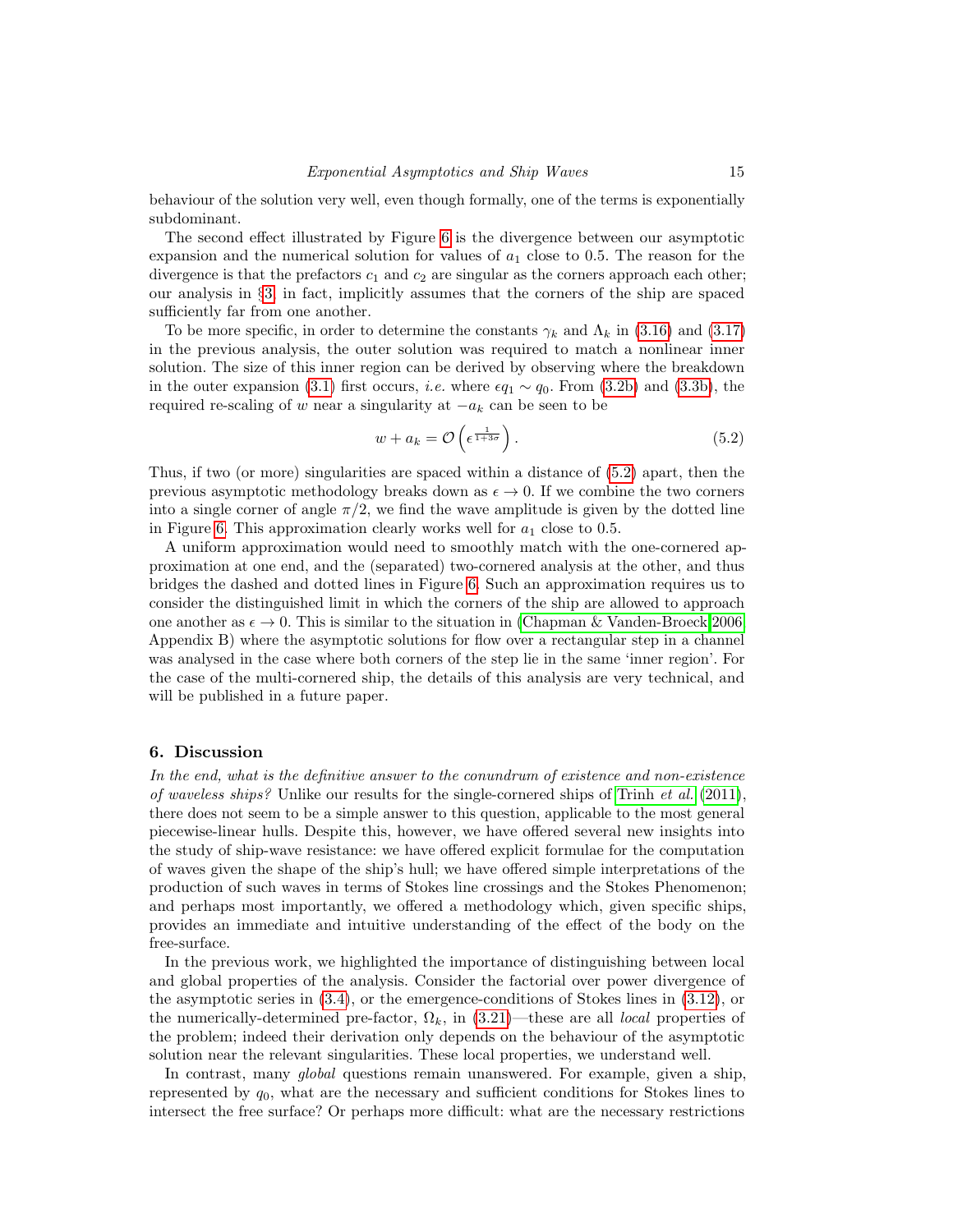

<span id="page-15-1"></span>FIGURE 7. Stokes lines for the smoothed hull in [\(6.1\)](#page-15-0) with  $a_1 = 0.8$  and  $a_2 = 0.5$ . The Stokes line leaves tangentially along the boundary, but later intersects the free-surface.

on  $q_0$  so that total phase cancellation occurs? We have provided a few preliminary results on this global problem, but a more exhaustive analysis of these issues remains an open problem.

Naturally, our study of ship waves would be incomplete without a theory applicable for smooth hulls, with the eventual goal of addressing the well-known technique of using a bulb to reduce the wave resistance of a ship [\(Baba 1976\)](#page-16-12). However, the difficulty here is that analytic continuation is an ill-posed process and small perturbations in the shape of a hull can have large effects on the associated singularities—a unified theory for arbitrary ship geometries will likely prove difficult, if not downright impossible.

Perhaps, then, we should only consider specific classes of smooth ships. Ship waves associated with continuous geometries have been considered in the numerical work of [Tuck & Vanden-Broeck \(1984\)](#page-17-7), [Madurasinghe \(1988\)](#page-17-21), and [Farrow & Tuck \(1995\)](#page-16-2), where there, the hulls are specified by piecewise-entire functions. For example, [Farrow & Tuck](#page-16-2) [\(1995\)](#page-16-2) consider the family of hulls given by

$$
\theta = \begin{cases} 0 & \text{for } w \in (-\infty, -1) \\ A(w+1)(w+b) + \frac{\pi}{2} \frac{(w+1)}{(1-b)} & \text{for } w \in (-1, -b) \\ \frac{\pi}{2} & \text{for } w \in (-b, 0) \end{cases}
$$

which, given parameters  $A$  and  $b$ , provides a ship consisting of a horizontal bottom and a vertical line, joined by a rounded section;  $A > 0$  yields rounded corners and  $A < 0$ yields bulbous sterns. The key is that if we restrict ourselves to classes of ships given by piecewise entire functions, then the complex singularities must be located at the points joining each piece. As a simpler example, we may consider the ship with

<span id="page-15-0"></span>
$$
\theta = \begin{cases} 0 & \text{for } w \in (-\infty, -a_1) \\ \frac{\pi}{2} \left[ 1 + \frac{(w + a_2)}{(a_1 - a_2)} \right] & \text{for } w \in (-a_1, -a_2) \\ \frac{\pi}{2} & \text{for } w \in (-a_2, 0), \end{cases}
$$
(6.1)

which is similar to the vertically-faced one-cornered ships studied previously, but with a rounded edge. Analysis of the Stokes lines shows that the relevant line emerges from  $w = -a_2$ ; this is shown in Figure [7.](#page-15-1) The study of these piecewise-entire ships is the subject of ongoing investigation.

A similar direction for research is towards the development of a low-Froude asymptotic theory for flows past three-dimensional, full-bodied ships. This builds upon the works of, for example, [Keller \(1979\)](#page-16-13) and [Brandsma & Hermans \(1985\)](#page-16-14), who apply geometrical ray theory to the case of streamline (thin) ships. In theory, the interpretation we have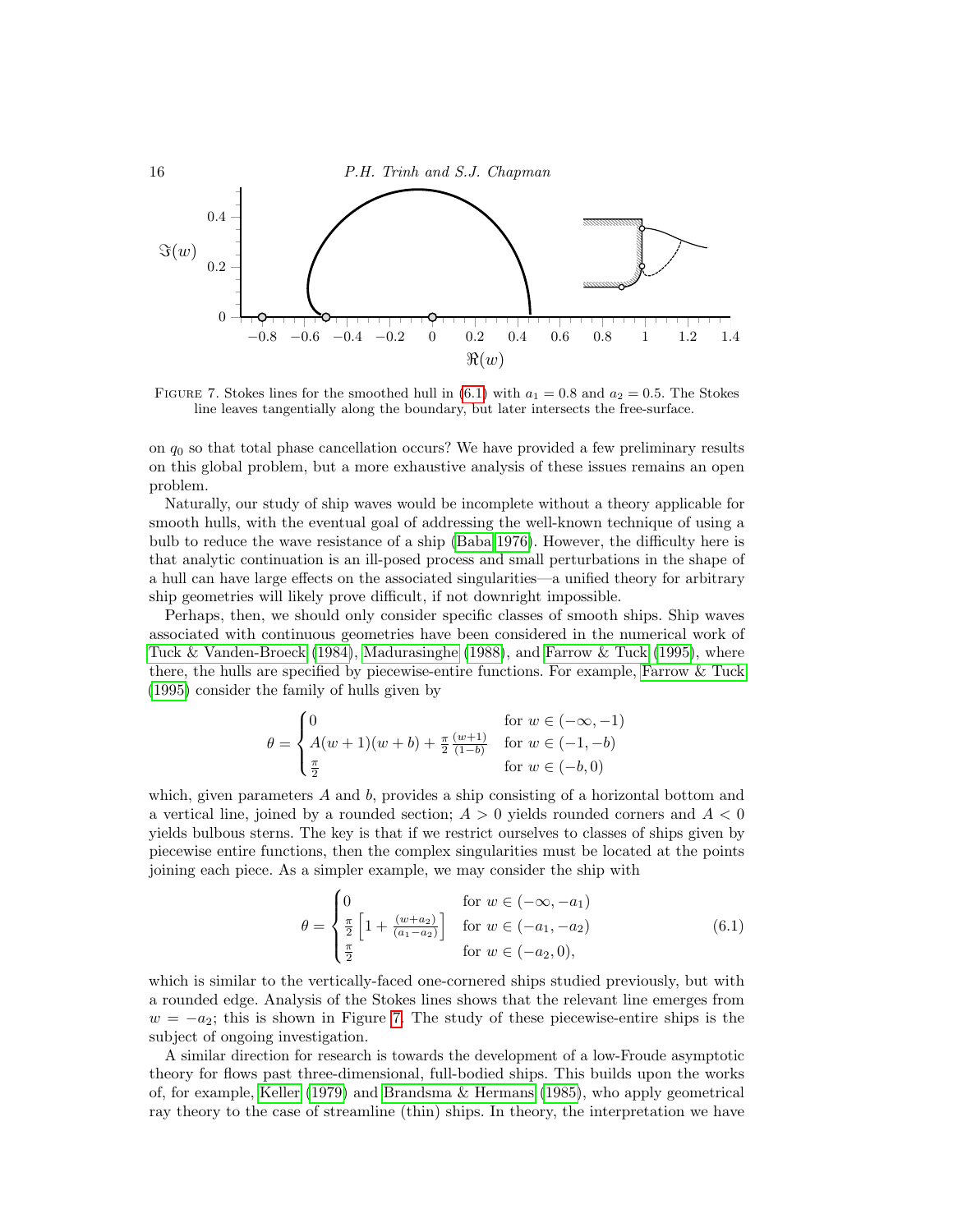presented in this paper of free-surface waves arising due to Stokes line crossings is still valid in three dimensions, except now, singularities are associated with Stokes surfaces rather than *lines*. In practice, however, the analysis is complicated due to the loss of complex variable techniques. We refer the reader to the work of [Chapman & Mortimer](#page-16-15) [\(2005\)](#page-16-15), which provides a first step towards extensions of exponential asymptotics to partial differential equations.

In addition to our study, which solely focuses on the low-Froude model of Dagan  $\&$ [Tulin \(1972\)](#page-16-0), it is important for us to question the place of these simplified mathematical models in terms of the bigger picture: that which includes the effects of vorticity, viscosity, and time-dependence in ship-wave interactions. As we elucidated in the introduction, numerical work (as particular examples, see [Grosenbaugh & Yeung 1989](#page-16-8) and [Yeung &](#page-17-14) [Ananthakrishnan 1997\)](#page-17-14) show that in practice, these neglected effects can have significant roles in the production of waves. Extended discussions of the role of low-Froude theories appear in [Tuck & Vanden-Broeck \(1984,](#page-17-7) p. 301), [Tuck \(1991](#page-17-4) $a$ ), and [Tulin \(2005\)](#page-17-18). Thus, while it is certainly true that in order to obtain *analytical* approximations directly relating ship geometries to free-surface waves, the low-Froude approximation provides enormous simplification, we hope that similar analytical theories can be developed which include a more complete host of effects.

# REFERENCES

- <span id="page-16-12"></span>Baba, E. 1976 Wave breaking resistance of ships. In Proc. Int. Seminar on Wave Resistance, Tokyo, pp. 75–92.
- <span id="page-16-4"></span>Boyd, J. P. 1998 Weakly nonlocal solitary waves and beyond-all-orders asymptotics. Kluwer Academic Publishers.
- <span id="page-16-14"></span>Brandsma, F. J. & Hermans, A. J. 1985 A quasi-linear free surface condition in slow ship theory. Schiffstechnik Bd. 32, 25–41.
- <span id="page-16-5"></span>CHAPMAN, S. J., KING, J. R. & ADAMS, K. L. 1998 Exponential asymptotics and Stokes lines in nonlinear ordinary differential equations. Proc. R. Soc. Lond. A 454, 2733–2755.
- <span id="page-16-15"></span>Chapman, S. J. & Mortimer, D. B. 2005 Exponential asymptotics and Stokes lines in a partial differential equation. Proc. R. Soc. A 461 (2060), 2385–2421.
- <span id="page-16-6"></span>Chapman, S. J. & Vanden-Broeck, J.-M. 2002 Exponential asymptotics and capillary waves. SIAM J. Appl. Math. 62 (6), 1872–1898.
- <span id="page-16-7"></span>CHAPMAN, S. J. & VANDEN-BROECK, J.-M. 2006 Exponential asymptotics and gravity waves. J. Fluid Mech. 567, 299–326.
- <span id="page-16-1"></span>DAGAN, G. & TULIN, M. P. 1969 Bow waves before blunt ships. Tech. Rep.. Office of Naval Research, Department of the Navy.
- <span id="page-16-0"></span>Dagan, G. & Tulin, M. P. 1972 Two-dimensional free-surface gravity flow past blunt bodies. J. Fluid Mech. 51 (3), 529–543.
- <span id="page-16-11"></span>Dingle, R. B. 1973 Asymptotic Expansions: Their Derivation and Interpretation. Academic Press, London.
- <span id="page-16-2"></span>FARROW, D. E. & TUCK, E. O. 1995 Further studies of stern wavemaking. J. Austral. Math. Soc. Ser. B **36**, 424-437.
- <span id="page-16-8"></span>Grosenbaugh, Mark A. & Yeung, Ronald W. 1989 Nonlinear free-surface flow at a twodimensional bow. J. Fluid Mech.  $209$  (1), 57–75.
- <span id="page-16-3"></span>HOCKING, GC, HOLMES, RJ & FORBES, LK 2012 A note on waveless subcritical flow past a submerged semi-ellipse. Journal of Engineering Mathematics pp. 1–8.
- <span id="page-16-13"></span>KELLER, J. B. 1979 The ray theory of ship waves and the class of streamlined ships. J. Fluid Mech. 91, 465–487.
- <span id="page-16-10"></span>Kostyukov, A. A. 1968 Theory of Ship Waves and Wave Resistance. Iowa City: Effective Communications Inc.
- <span id="page-16-9"></span>KOTIK, J. & NEWMAN, D. J. 1964 A sequence of submerged dipole distributions whose wave resistance tends to zero. J. Math. Mech. 13, 693–700.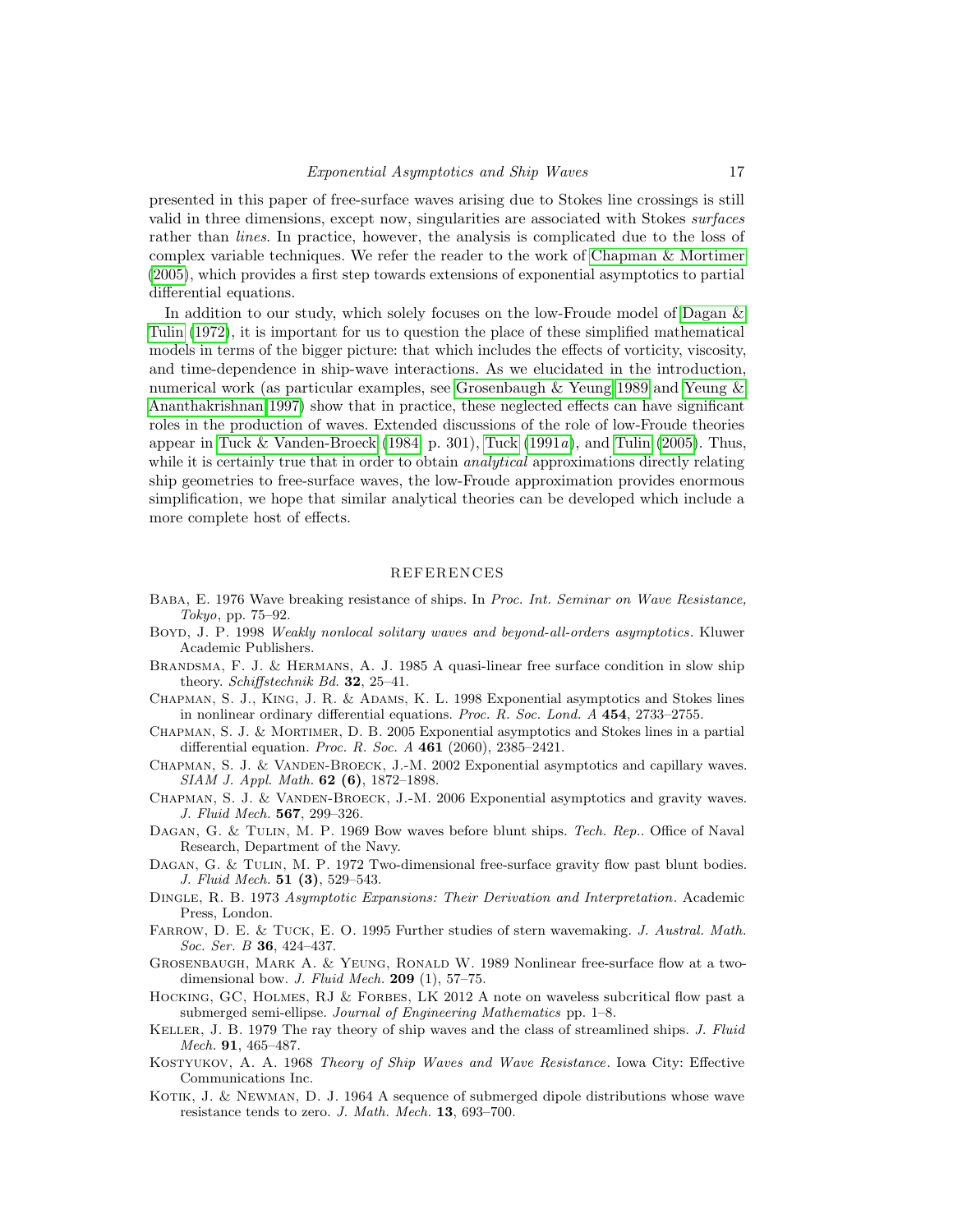- <span id="page-17-15"></span>KUZNETSOV, N, MAZ'YA, V & VAINBERG, B 2002 Linear water waves: a mathematical approach. Cambridge University Press.
- <span id="page-17-6"></span>LUSTRI, C. J., MCCUE, S. W. & BINDER, B. J. 2012 Free surface flow past topography: A beyond-all-orders approach. Eur. J. Appl. Math.  $1$  (1), 1–27.
- <span id="page-17-21"></span>MADURASINGHE, M. A. D. 1988 Splashless ship bows with stagnant attachment. J. Ship. Res. 32 (3), 194–202.
- <span id="page-17-3"></span>MADURASINGHE, M. A. D.  $&$  TUCK, E. O. 1986 Ship bows with continuous and splashless flow attachment. J. Austral. Math. Soc. Ser. B 27 (442-452).
- <span id="page-17-16"></span>Newman, JN, Webster, WC, Wu, GX, Mynett, AE, Faulkner, D & Victory, G 1991 The quest for a three-dimensional theory of ship-wave interactions [and discussion]. Phil. Trans. R. Soc. Lond. A 334 (1634), 213–227.
- <span id="page-17-8"></span>OGILVIE, T. F. 1968 Wave resistance: The low speed limit. Tech. Rep.. Michigan University, Ann Arbor.
- <span id="page-17-9"></span>Ogilvie, T. F. 1970 Singular perturbation problems in ship hydrodynamics. Tech. Rep.. Michigan University, Ann Arbor.
- <span id="page-17-10"></span>Olde Daalhuis, A. B., Chapman, S. J., King, J. R., Ockendon, J. R. & Tew, R. H. 1995 Stokes Phenomenon and matched asymptotic expansions. SIAM J. Appl. Math. 55(6), 1469–1483.
- <span id="page-17-17"></span>PAGANI, CARLO D & PIEROTTI, DARIO 2004 The subcritical motion of a semisubmerged body: solvability of the free boundary problem.  $SIAM$  J. Math. Anal. **36** (1), 69–93.
- <span id="page-17-11"></span>Trinh, P. H. 2010a Asymptotic Methods in Fluid Mechanics: Survey and Recent Advances , chap. Exponential Asymptotics and Stokes Line Smoothing for Generalized Solitary Waves, pp. 121–126. SpringerWienNewYork.
- <span id="page-17-19"></span>Trinh, P. H. 2010b Exponential asymptotics and free-surface flows. PhD thesis, University of Oxford.
- <span id="page-17-12"></span>TRINH, P. H. & CHAPMAN, S. J. 2013a New gravity-capillary waves at low speeds. Part 1: Linear theory. J. Fluid Mech. (in production).
- <span id="page-17-13"></span>Trinh, P. H. & Chapman, S. J. 2013b New gravity-capillary waves at low speeds. Part 2: Nonlinear theory. J. Fluid Mech. (in production).
- <span id="page-17-0"></span>Trinh, P. H., Chapman, S. J. & Vanden-Broeck, J.-M. 2011 Do waveless ships exist? Results for single-cornered hulls. J. Fluid Mech. 685, 413–439.
- <span id="page-17-4"></span>TUCK, E. O. 1991a Ship-hydrodynamic free-surface problems without waves. J. Ship Res. 35 (4), 277–287.
- <span id="page-17-5"></span>Tuck, E. O. 1991b Waveless solutions of wave equations. In Proceedings 6th International Workshop on Water Waves and Floating Bodies. Wood's Hole, Mass.: M.I.T.
- <span id="page-17-7"></span>TUCK, E. O. & VANDEN-BROECK, J.-M. 1984 Splashless bow flows in two-dimensions. In Proc. 15th Symp. Naval Hydrodynamics. Hamburg, Germany: National Academy Press.
- <span id="page-17-18"></span>Tulin, M. P. 2005 Reminiscences and reflections: Ship waves, 1950-2000. J. Ship Res. 49 (4), 238–246.
- <span id="page-17-2"></span>Vanden-Broeck, J.-M., Schwartz, L. W. & Tuck, E. O. 1978 Divergent low-Froude-number series expansion of nonlinear free-surface flow problems. *Proc. R. Soc. Lond. A* **361**, 207–224.
- <span id="page-17-1"></span>VANDEN-BROECK, J.-M. & TUCK, E. O. 1977 Computation of near-bow or stern flows using series expansion in the Froude number. In 2nd Internatinal Conference on Numerical Ship Hydrodynamics. Berkeley, California: University of California, Berkeley.
- <span id="page-17-14"></span>YEUNG, RW & ANANTHAKRISHNAN, P 1997 Viscosity and surface-tension effects on wave generation by a translating body. Journal of engineering mathematics 32 (2), 257–280.

# <span id="page-17-20"></span>Appendix A. The simplified non-linear problem

The full problem in  $(2.5a)-(2.5b)$  $(2.5a)-(2.5b)$  can be studied using the methods we develop here, but can also work with a simpler problem that nevertheless contains all of the the key components. The reason for this simplification is that, in order to verify the asymptotic analysis in the regime where the ship's corners are closely spaced, wave amplitudes must be computed to five or six digits of precision—otherwise, the fine effects of adjusting the ship's geometry are easily missed; this precision can only be easily achieved for the simpler problem, which we now derive.